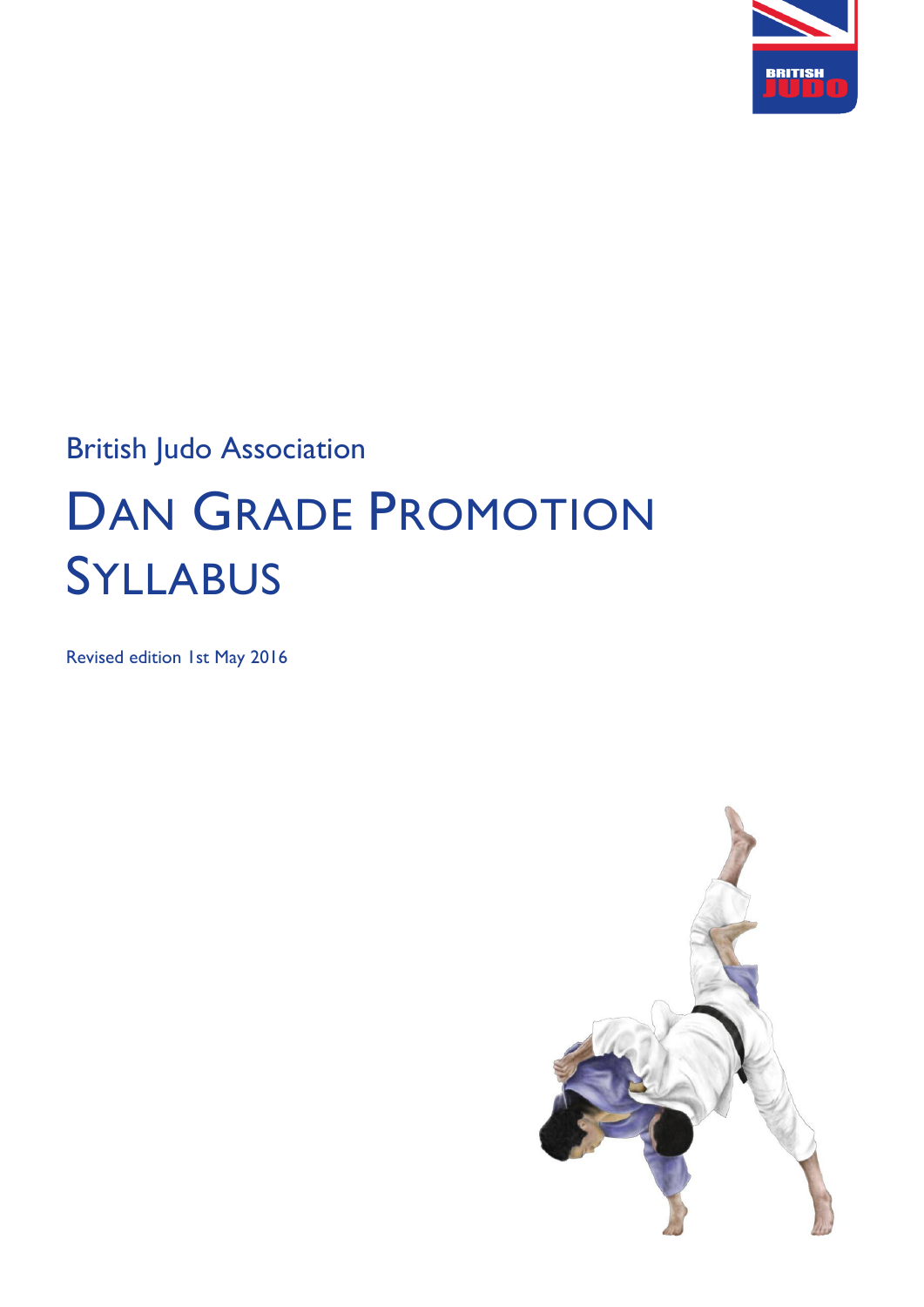

### **INTRODUCTION**

This syllabus comes into effect on 1st May 2016 and supersedes all previously published syllabi.

The belt system is a distinctive feature of judo. Judoka can test their ability, by entering for examination, within a system of grades, and by demonstrating superiority over a cross-section of players at the same level, by winning promotion to the next rank. In this way successive ranks become populated by increasingly skilful players until eventually all judoka who participate consistently, are distributed through the hierarchy according to their proven ability.

The time-honoured distinction is between Kyu (student) and Dan (advanced) grades. Put simply, the distinction marks the point at which the emphasis shifts away from the acquisition of technique on to its effective application.

Promotion with the Dan Grades does not carry a change of designated colour until 6th Dan is reached. Even then it is customary for the holder to continue wearing a black belt in everyday practice, reserving the official colour for instructing, coaching, presentations and ceremonial occasions. The Dan grades are as follows:

| Grade               | <b>Belt Colour</b>                        | Japanese Name Awarded by |                                 |
|---------------------|-------------------------------------------|--------------------------|---------------------------------|
| I <sup>st</sup> Dan | <b>Black</b>                              | Shodan                   | <b>British Judo Association</b> |
| $2nd$ Dan           | <b>Black</b>                              | Nidan                    | <b>British Judo Association</b> |
| 3rd Dan             | <b>Black</b>                              | Sandan                   | <b>British Judo Association</b> |
| $4th$ Dan           | <b>Black</b>                              | Shidan (Yondan)          | <b>British Judo Association</b> |
| 5th Dan             | <b>Black</b>                              | Godan                    | <b>British Judo Association</b> |
| 6 <sup>th</sup> Dan | Alternating red and white blocks Rokudan  |                          | British Judo Association (BOD)  |
| 7 <sup>th</sup> Dan | Alternating red and white blocks          | Shichidan                | European Judo Union             |
| 8 <sup>th</sup> Dan | Alternating red and white blocks Hachidan |                          | International Judo Federation   |
| 9th Dan             | Red                                       | Kudan                    | International Judo Federation   |
| 10th Dan Red        |                                           | <b>Judan</b>             | International Judo Federation   |

Judoka may be promoted to and within the British Judo Association (BJA) Dan grades as follows:-

| I. Competitive:               | The traditional method of gaining promotion based on skill in<br>contest, theoretical knowledge and ability to demonstrate<br>specific techniques.                                                                                                      |  |  |  |  |  |
|-------------------------------|---------------------------------------------------------------------------------------------------------------------------------------------------------------------------------------------------------------------------------------------------------|--|--|--|--|--|
| 2. Technical:                 | An examination of a candidate's technical understanding and<br>knowledge of specific techniques.                                                                                                                                                        |  |  |  |  |  |
| 3. High Grades above 5th Dan: | Promotion is a Board of Directors decision based on<br>International Judo Federation (IJF) or European Judo Union<br>(EJU) procedures and on the recommendation of the National<br>Promotions Commission and opinion of the High Grade Review<br>Panel. |  |  |  |  |  |
| 4. Outstanding Performance:   | A Board of Directors decision based on the Outstanding<br>Policy and Promotion<br>Commission<br>Performance<br>recommendation for international and ex-international judoka.                                                                            |  |  |  |  |  |
| 5. Qualified by Experience:   | A procedure for acknowledging the vast experience gained by<br>judoka aged over 70 for promotion up to 5th Dan and judoka<br>aged over 72 for promotion to 6th Dan.                                                                                     |  |  |  |  |  |
| 6. Honorary:                  | This is extremely rare and is a Board of Directors decision,<br>normally for non-judo people.                                                                                                                                                           |  |  |  |  |  |

### **COMPETITIVE**

Promotion to and within the Dan Grades up to the level of 5<sup>th</sup> Dan; is based on skill in contest and technical ability demonstrated through the performance of specific techniques. Generally the theory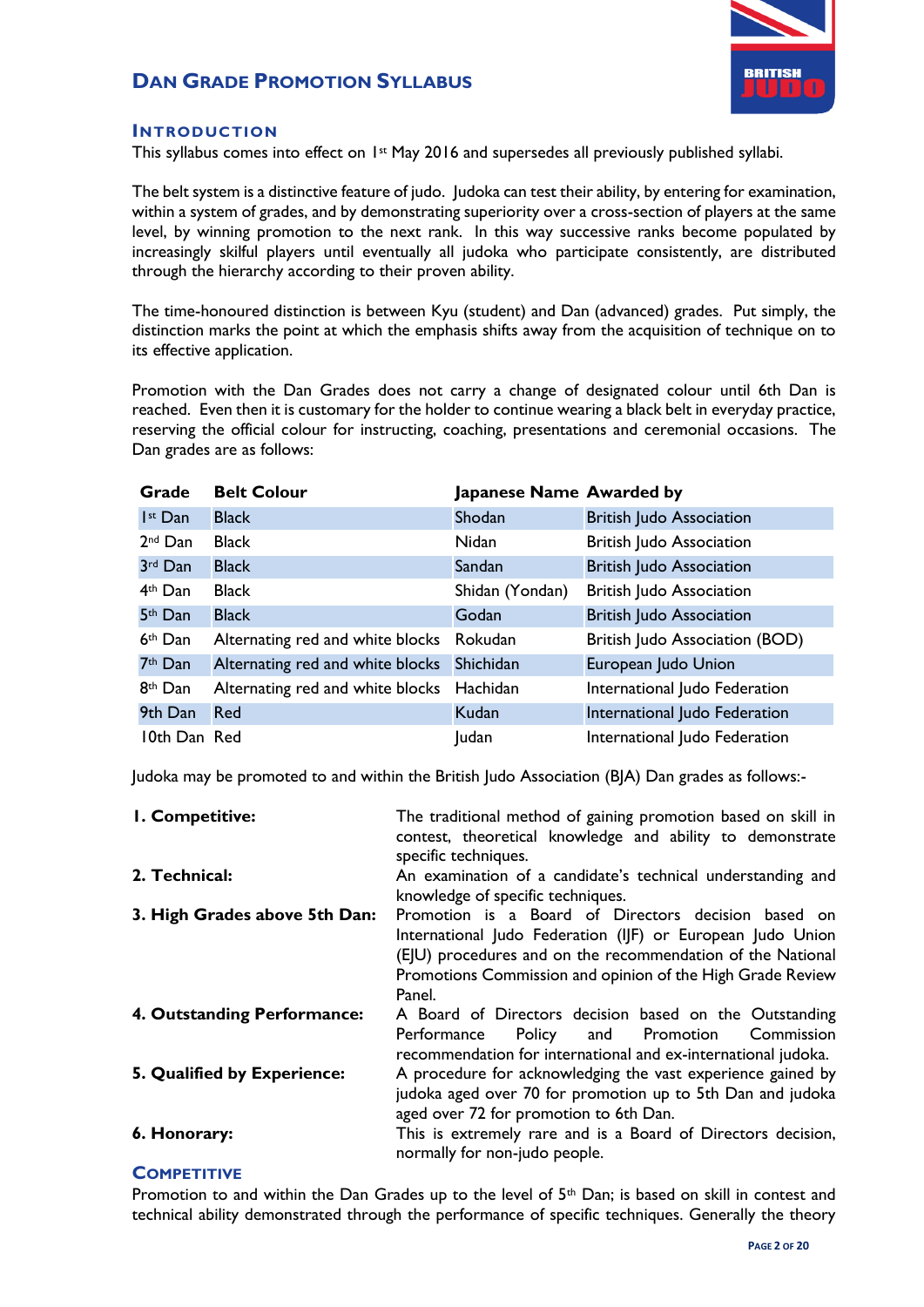

requirements for each grade will be in two parts: the demonstration of certain mandatory techniques and other techniques chosen by the candidate. All of the required techniques are listed on the Dan Grade Competitive Skills Examination Form.

### **TECHNICAL**

Promotion under the technical scheme is based on technical understanding and knowledge. The examiner will test that the candidate understands the key principles involved in the application of the techniques, demonstrating where appropriate best grip, attacking opportunity and movement. The exam is split into 10 sections that can be completed all on the same day or over a period of time. The examiner must be a Senior Examiner (SE) or a person appointed by the Promotions Commission and can examine up to and including the grade that they hold. A guide to the examining process is on page 11. The Assessor/SE may charge whatever assessment fee is appropriate. When candidates have satisfied all criteria including the age and time in grade requirements as specified on page 15, they may then submit the application for promotion, to the National Dan Grade Administrator (NDGA). They must hold current full membership and enclose a completed Technical Dan Grade Record Card together with their Record Book and the fee of £35.

### **PROMOTION TO HIGH GRADES ABOVE 5TH DAN**

Promotion to 6th Dan and above is not automatic.

Each application will be considered on its merits and account will be taken of the applicant's judo experience, qualifications and **activities since their last promotion**, this is then balanced against the grade applied for. The judo career of applicants at this level will vary and a rigid 'one-size-fits-all' approach by the Commission would be neither realistic nor fair.

To enable the Commission to carry out its work, it is the applicant's responsibility to provide accurate, factual information on the forms provided.

For promotion to 6th Dan - Judoka holding the grade of  $5<sup>th</sup>$  Dan must apply to the National Promotions Commission via the National Promotions and Gradings Manager (NPGM) using the published application for 6th Dan form. There is no fee. The amount of time to be served in their current grade before promotion will depend on the criteria achieved, as detailed on page 15 of this syllabus. The BJA Board of Directors (BOD) will, on the recommendation of the Promotions

Commission decide on whether the judoka may be promoted. It is a requirement that the applicant must hold a minimum of level 1 certificate, in Nage No Kata and Katame No Kata, copies of these certificates must be supplied with the application for promotion.

For promotion to 7th Dan and above - Judoka must apply, using the published BJA application form, to the Promotions Commission via the NPGM. There is no fee. The category A, B C or D requirements must have been **satisfied since their last promotion**. The BJA BOD will, on the recommendation of the Promotion Commission and opinion of the High Grade Review Panel, recommend judoka to the EJU/IJF.

Knowledge of the 6 Kodokan kata are required for promotion to 7th Dan and above - accepted katas are:- Nage No Kata, Katame No Kata, Kime No Kata, Juno Kata, Goshin jitsu and Koshiki No Kata. Evidence of knowledge must be by way of certificate of BJA course attendance or examination, which must be supplied on application for promotion.

### **OUTSTANDING PERFORMANCE**

The BJA Board of Directors will, on the recommendation of the Promotions Commission, consider promotion in accordance with Outstanding Performance Policy for International Judoka including competitors, referees, coaches and officials who have not been able to undertake promotion exams due to International commitments.

### **QUALIFIED BY EXPERIENCE**

For promotion up to 5th Dan, the Promotions Commission are authorised to award a "once only" promotion to judoka aged 70 and above, they must have had no promotion in the previous 10 years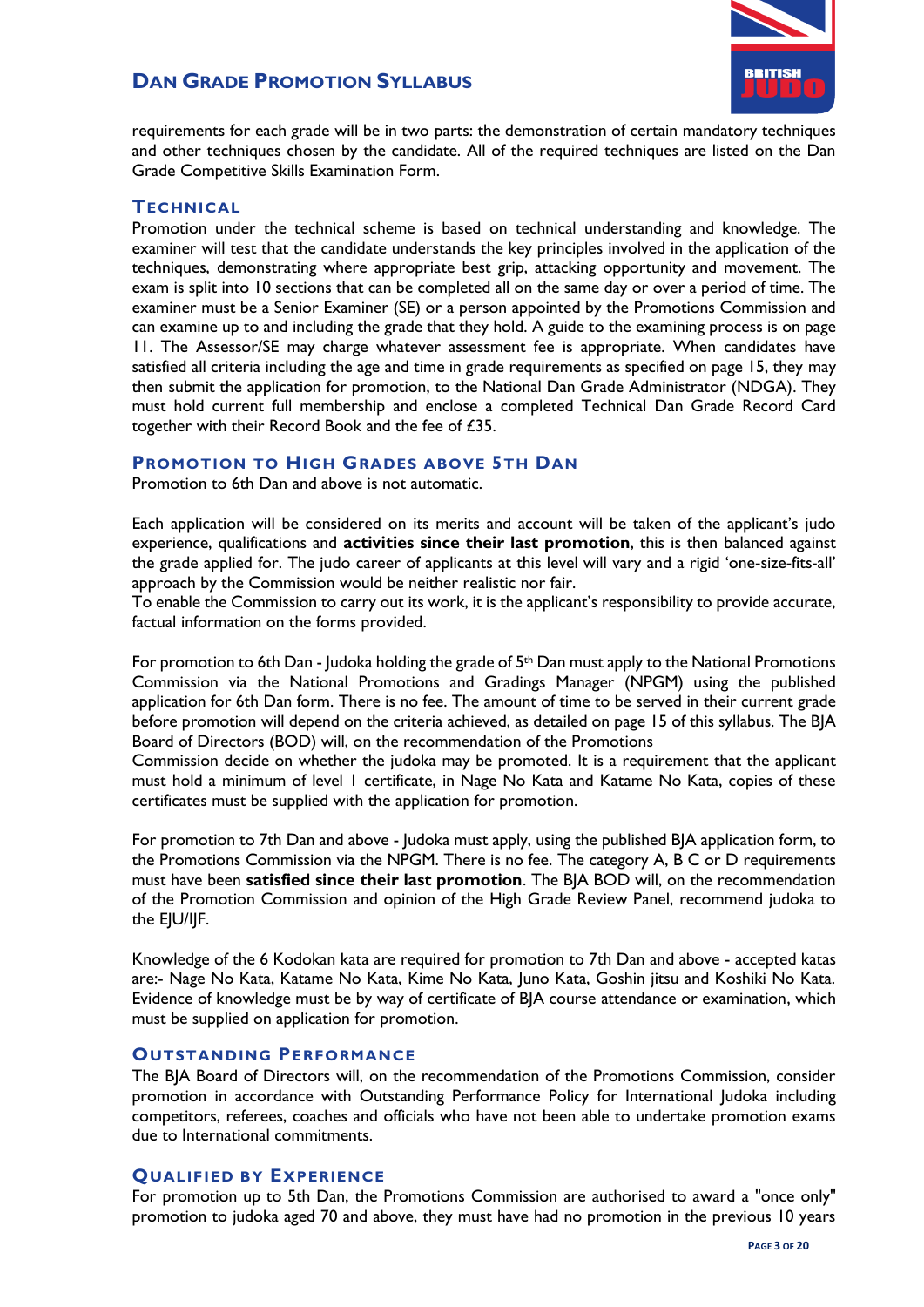

and the promotion will be based on a complete review of their judo career in order to award an appropriate level of promotion in line with their peers. This will be by the submission of a Curriculum Vitae. Although this is a "once only" promotion, in exceptional cases, it may be appropriate for a judoka to be awarded more than 1 grade.

For promotion to 6th Dan, the BJA BOD will, on the recommendation of the Promotions Commission, award a promotion to judoka that fulfil the majority of the syllabus criteria. However they must have satisfied the minimum time in grade rule. The minimum age is 72 and application to the NPGM is by submission of a Curriculum Vitae, the published application for 6th Dan form together with the 2 Kata certificates.

### **HONORARY**

All honorary promotions will be made by the BJA Board of Directors. There is no formal application process.

| <b>Dan Grade</b>                           | <b>Section A</b> | <b>Section B</b><br><b>Points Required Time Requirements</b> | <b>Section C</b><br><b>Minimum Age</b> |
|--------------------------------------------|------------------|--------------------------------------------------------------|----------------------------------------|
| 1st Kyu to 1st Dan                         | 100 <sub>1</sub> | 6 months as $I^{st}$ Kyu                                     | 15                                     |
| Ist Dan to 2nd Dan                         | 100              | I year as Ist Dan                                            | 17                                     |
| 2 <sup>nd</sup> Dan to 3rd Dan             | 100              | 2 years as 2 <sup>nd</sup> Dan                               | 20                                     |
| 3 <sup>rd</sup> Dan to 4 <sup>th</sup> Dan | 100              | 3 years as 3rd Dan                                           | 24                                     |
| 4 <sup>th</sup> Dan to 5 <sup>th</sup> Dan | 100              | 4 years as 4th Dan                                           | 29                                     |

### **CONTEST, TIME AND AGE REQUIREMENTS**

### **SECTION A – CONTEST REQUIREMENT: POINTS RECORD**

### **Points can be gained in promotion examinations, competition or a combination of both**

However, if a candidate is successful in a promotion examination i.e. completion of a line up, this will take priority over the accumulation of points, but the candidate must still satisfy Section B and C, time in grade and age requirements.

In order to be eligible to go to the line up section in a promotion examination, candidates must have a minimum of 2, maximum of 3, individual contests, with a minimum of 2 wins by Ippon. Male candidates over 35 and female candidates over 30, require a minimum 2 wins totalling 17 points, unless the examination is exclusively for male over 35 and female over 30 where the rule of 2 wins by Ippon prevails as explained on page 6.

At a promotion examination, numbers permitting, each candidate will be guaranteed a minimum of two contests regardless of results.

### **SECTION B – TIME REQUIREMENTS**

Candidates must have completed the minimum period of time within their grade before being promoted, having also satisfied Section A and C. This time in grade must be supported by full BJA membership. Any lapse in membership will not count towards time in grade; however accumulated time in membership will be accepted.

### **Section C – Age Limitations**

A candidate must have attained the age requirements specified for the grade to which they aspire, having also satisfied Sections A and B.

### **Opportunities for Scoring Points towards Promotion at Competitions**

### **GROUP ONE TOURNAMENTS**

Olympic Games Senior and Junior World Individual Championships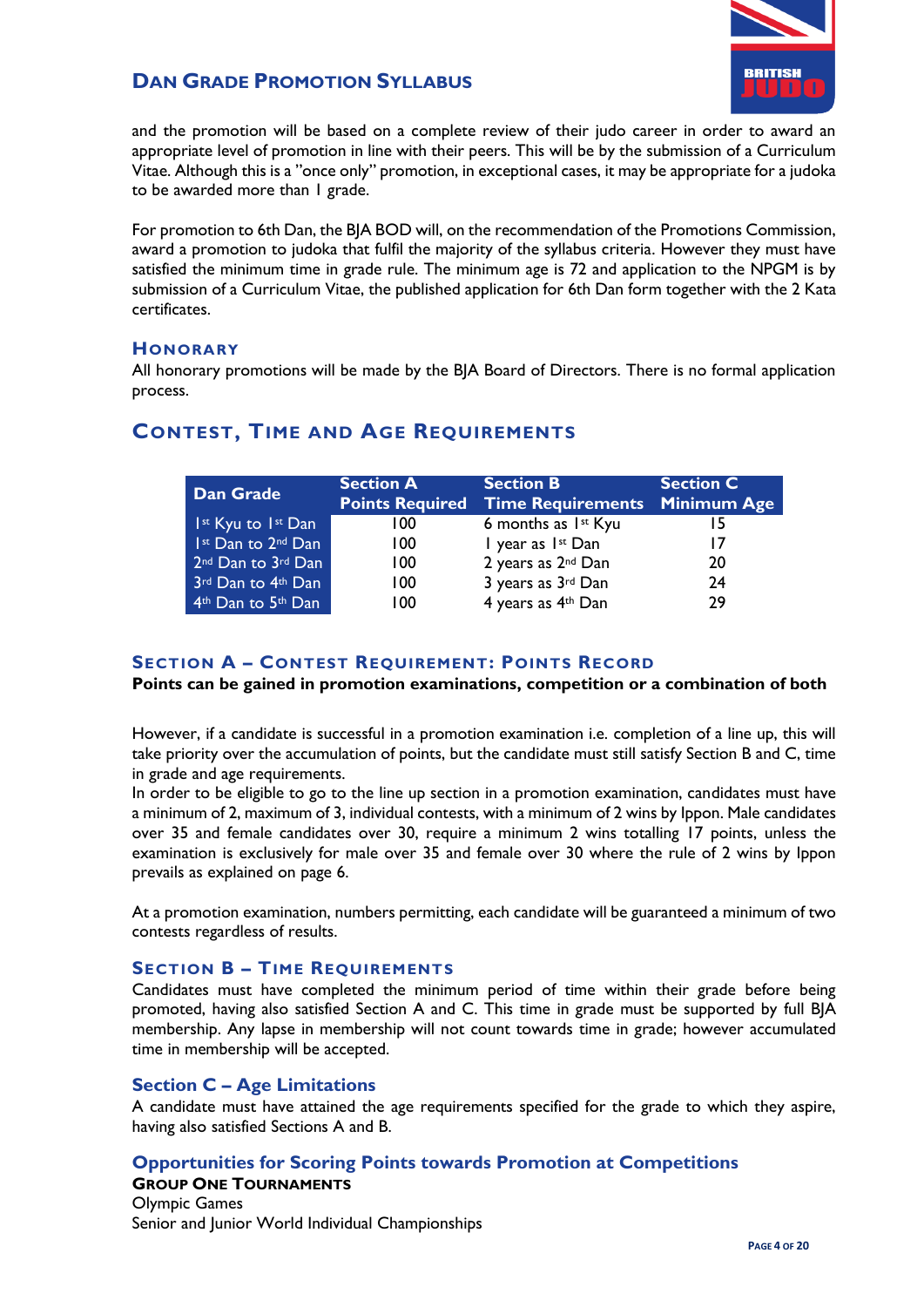

Senior and Junior European Individual Championships

IJF Senior World Ranking Events (including self-funded judoka authorised by the Performance Team) European Cups (NOT including self-funded judoka)

A judoka selected by the BJA Performance Team to represent Great Britain at the above official IJF/EJU competitions will be awarded 10 points towards their next grade for every contest won regardless of the score except for Kiken-gachi and Fusen-gachi. As these competitions often change in name and status, the final decision on which competitions count for point scoring will be decided by the High Performance Manager in consultation with the Promotions Commission. The High Performance Manager will maintain a register of all wins and forward this to the NPGM.

Judoka must complete the relevant time in grade, theory and age requirements for each grade, up to and including  $5<sup>th</sup>$  Dan. They must then apply to the NDGA for promotion stating they are claiming International points, if they have not accumulated 100 international points, they must supply their points card, to provide evidence of points from gradings and BJA point scoring events.

### **Group Two Tournaments**

### **Approved British Judo Association Level 3 and above Points Scoring Tournaments**

In Group Two Tournaments, 7 or 10 points scored by Waza-ari or Ippon against equal or higher BJA grades will accumulate towards promotion. Points scored against lower grades or non BJA graded players, do not count and must not be recorded in the candidates points record.

### **Note: Approved Level 3 and above Point Scoring Tournaments**

For tournaments to be point scoring, they must have a minimum Level 3 rating under the BJA National Tournament Licensing Scheme.

The Tournament Director must apply for the event to be point scoring when applying for the Tournament Licence. If approved, this will be indicated on the Tournament Licence displayed at the event. Point scoring licences are coloured pink whilst non-point scoring are blue.

Points scoring at such events will be entered in the Competitors' points scoring card by a responsible official but must be signed by the Competition Controller. The results from the preliminary rounds to the finals will be sent to the BJA within 7 days of the event, who will then pass on a copy to the National Dan Grade Administrator (NDGA). Any points cards left behind at tournaments must be returned to the judoka by the Competition Controller, or if unable to do so, be sent to the NDGA.

### **Masters Tournaments for Judoka aged 30 and above**

Seven or ten points scored by Waza-ari or Ippon in Masters Tournaments against equal or higher graded judoka from an IJF member federation, will count towards promotion. The judoka is to provide proof of points gained, to the NPGM, via the NDGA by copies of pool sheets that indicate the opponents' grade or other such official paperwork.

### **Disabled Judoka Tournaments**

A judoka selected by the BJA to represent Great Britain in International Tournaments that have been agreed by both the Inclusion and Promotions Commissions, will have seven or ten points scored by Waza-ari or Ippon against equal or higher IJF grades count towards promotion. A register of all wins will be maintained by an Inclusions Commission appointed official, who will pass on to the NPGM. Disabled judoka that compete in the same tournaments but have not been selected by BJA may apply to the Inclusion Commission to have their wins registered and accepted.

### **CONDITIONS AND ADMINISTRATION**

**Section A** In recording points, these are derived in the following way: Ippon 10 points Waza-ari 7 points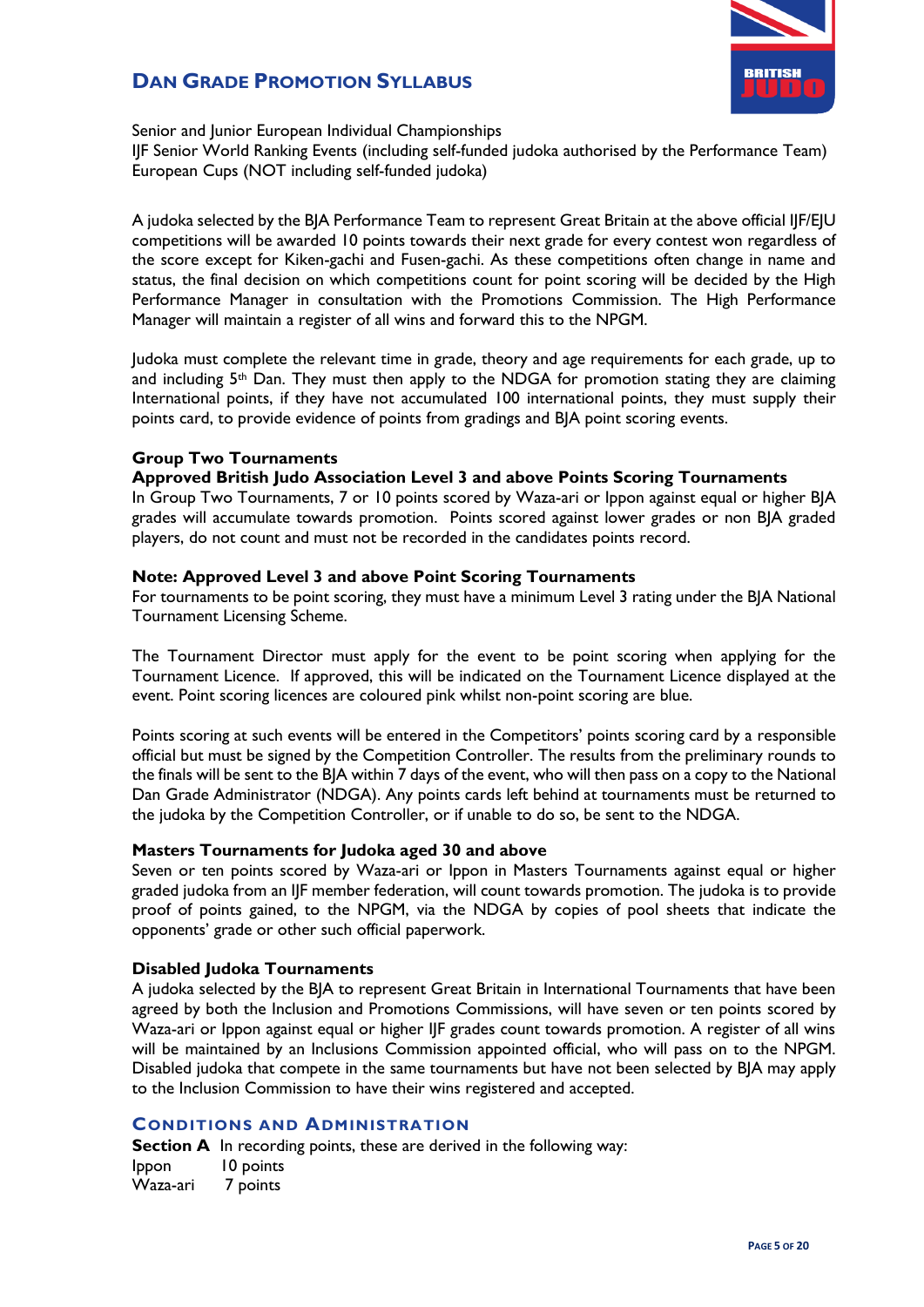

### **PROMOTION EXAMINATION CONDITIONS**

Results gained in Promotion Examinations will be converted into the points system and recorded and certified in the candidates points card by a Senior Examiner officiating.

In addition, the Senior Examiners will complete the examination sheet with all details, this being the official record for the NDGA. The recommended contest duration at promotion examinations is four minutes. A Supplementary Report Form must be used to record any unusual occurrences.

If a contest is terminated by Hansoku-make (disqualification) or by Kiken-gachi (win by withdrawal), provided the winner has already scored Waza-ari, they will be awarded seven points towards promotion. This rule also applies in competitions.

Where a contest is terminated by Hansoku-make (disqualification) at a promotion examination, the Senior Examiner responsible for the promotion examination, should give the candidate who was not at fault, another contest, this decision is at the examiners discretion.

Where a contest is terminated by Fusen-gachi (win by default) no points are awarded.

In a contest at a grading or point scoring event where both competitors have gained Waza-ari, neither player gets any points towards promotion. The two Waza-ari have, in effect, cancelled each other out. Minor scores do not count towards promotion.

Points accumulated towards promotion in Group Two Tournaments will be recorded in the competitor's points scoring card by the Competition Controller or appointed deputy working from the official results of the competition. The Tournament Director will be responsible for submitting a composite record of all points gained to the NDGA. The NDGA will be supplied with the official results of all Group Two Tournaments within 7 days.

### **SAME DAY POINTS IN POINT SCORING COMPETITIONS (NOT GRADINGS)**

The maximum number of points that may be scored in any points scoring event against the same player is twenty via two Ippon wins or two wins of a combination of Ippon and Waza-ari that accrue 17 or 14 points.

**Note 1**:- Junior judoka holding the grade of 1st Kyu, under the age of 15 may collect promotions points towards Dan grade but will be unable to register their promotion until the age of 15. The minimum age to enter a Dan grading is 15.

**Note 2:- It is strongly recommended that a 1<sup>st</sup> Kyu before entering their first competitive Dan** grading, must have a record of contest activity on at least 2 occasions within the previous 24 months recorded in their BJA Record Book under "Record of Judo Events Attended", (signed by a BJA official or coach). SEs will carry out random checks of Record Books during the grading booking in process.

### **CONTEST REQUIREMENTS**

#### **Traditional Line-up System**

The minimum number of candidates is six. (Three, four or five candidates may, if they wish, have a recommended maximum of three individual contests for the purpose of scoring promotion points.)

Each candidate is entitled to a minimum of two individual contests. All contests are of 4 minutes.

A candidate is entitled to a third individual contest if they have won a minimum of one contest by Ippon in their first two contests (or Waza-ari if male over 35 and female over 30). A candidate who wins their first two contests by Ippon will automatically go forward to the line up section and should not be given a third individual contest. Winners should be matched with each other in the second and third rounds.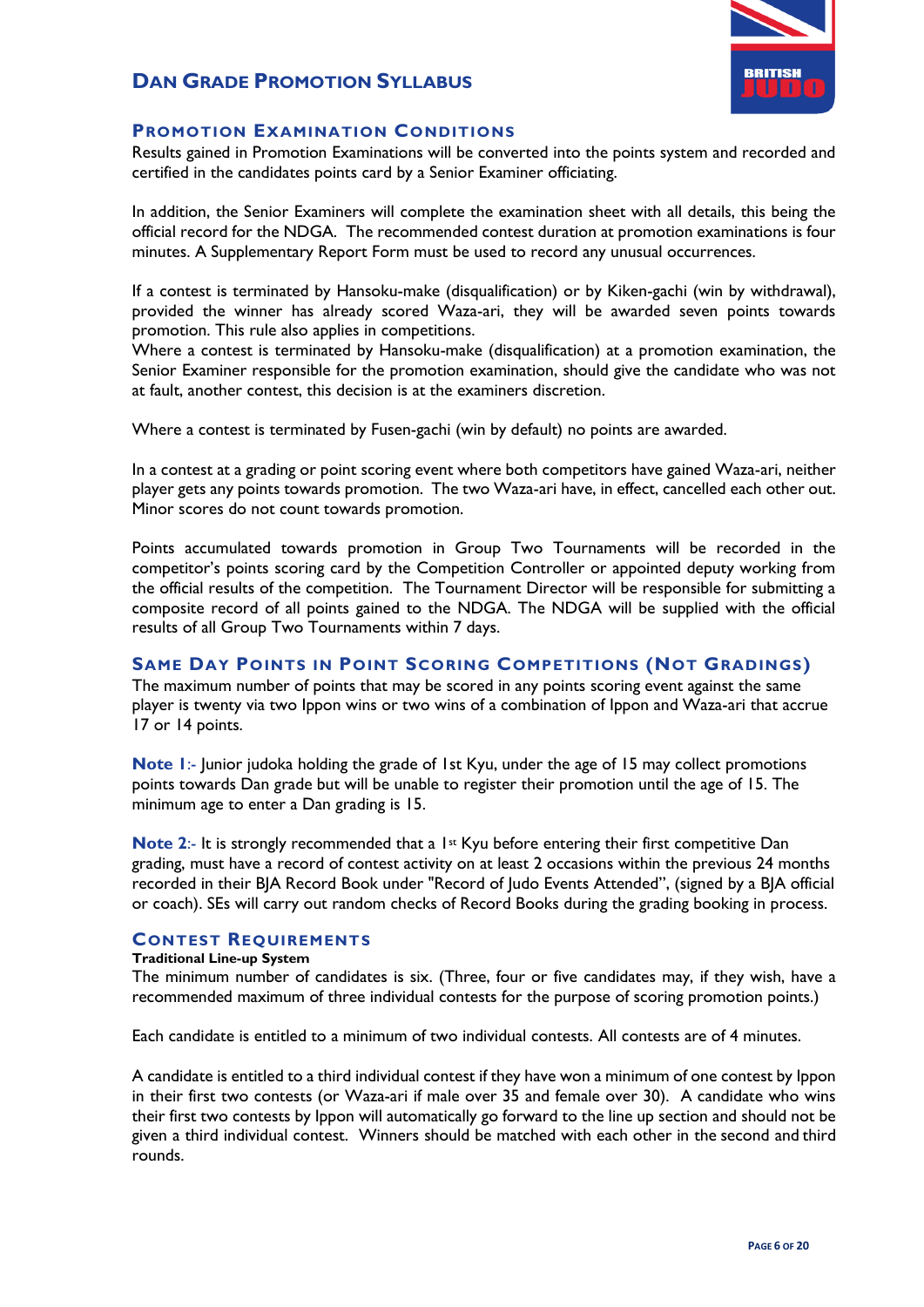

A candidate who is male and 35 years or over or female and 30 years or over who wins their first two contests by Ippon and Waza-ari or vice/versa i.e. a total of 17 points, will automatically go forward to the line up section and should not be given a third individual contest.

A candidate should not normally have more than 3 individual contests. If for any reason the judoka that has not qualified for a line-up has a fourth individual contest, they will retain any points gained but these will not count towards qualification for a line up.

A candidate who is entitled to a third individual contest should not be given their third contest in another candidate's line up.

To be successful in their line up a candidate must win all three contests by Ippon. The line up will cease if a candidate only wins a contest by Waza-ari

A candidate who is male and 35 years or over or female and 30 years or over, must win all three contests and accrue a minimum of twenty seven points. The line up will cease if a candidate wins the first 2 contests by Waza-ari

At a promotion examination, where all male candidates are 35 years or over, the under 35 year's rules will apply.

At a promotion examination, where all female candidates are 30 years or over, the under 30 year's rules will apply.

A candidate who fails to complete their line up, in exceptional circumstances may be used in another candidate's line up, e.g. injuries to candidates or numerous line ups and low number of candidates available for lines.

The tables below are for guidance:

Individual Contests Men under 35 years/Men 35 years or over where there are no under 35's present. Women under 30 years/Women 30 years or over where there are no under 30's present.



### **Table 1: Individual Contest Results**

Individual Contests Men 35 years or over mixed with men under 35 years – Women 30 years or over mixed with women under 30 years.

### **Table 2: Individual Contest Results**

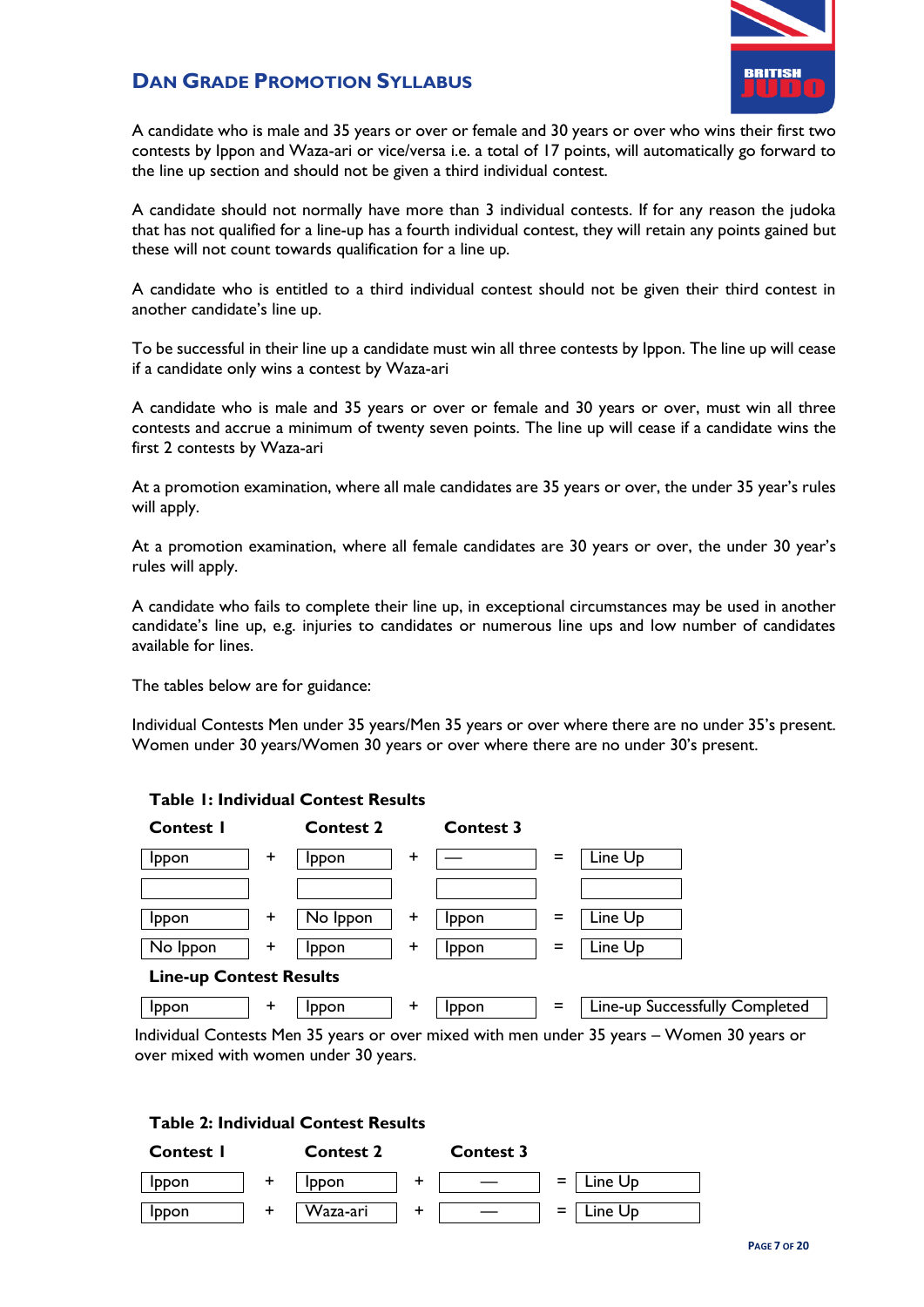

| Waza-ari  | ÷         | Ippon        | ٠ |              |     | Line Up |
|-----------|-----------|--------------|---|--------------|-----|---------|
| Ippon     | ÷         | Loss/Draw    | + | Ippon        | $=$ | Line Up |
| Loss/Draw | ÷         | <b>Ippon</b> | + | <b>Ippon</b> |     | Line Up |
| Ippon     | $\ddot{}$ | Loss/Draw    | + | Waza-ari     |     | Line Up |
| Loss/Draw | $\ddot{}$ | <b>Ippon</b> | + | Waza-ari     | =   | Line Up |
| Loss/Draw | ÷         | Waza-ari     | + | Ippon        | =   | Line Up |
| Waza-ari  | ÷         | Loss/Draw    | + | Ippon        | =   | Line Up |

Women under 30 years and men under 35 years must accumulate points as shown in table one.

### **Individual Line up Results**

| <b>Contest I</b> | <b>Contest 2</b> |   | <b>Contest 3</b> |          |                                |
|------------------|------------------|---|------------------|----------|--------------------------------|
| Ippon            | Ippon            | ٠ | Ippon            | $\equiv$ | Line-up Successfully Completed |
| Ippon            | <b>Ippon</b>     |   | Waza-ari         | $\equiv$ | Line-up Successfully Completed |
| Ippon            | Waza-ari         | + | Ippon            | $=$      | Line-up Successfully Completed |
| Waza-ari         | Ippon            | + | Ippon            | $\equiv$ | Line-up Successfully Completed |

If, due to unforeseen circumstances, an Examiner cannot offer the candidate a line up without fighting a player they have already fought, they should consider other options under the Senior Examiner Assessment Scheme.

### **SENIOR EXAMINER ASSESSMENT SCHEME**

When it is not possible to follow the traditional line up scheme or round robin collection of points, Senior Examiners may consider any alternative method of providing a credible grading opportunity. When departing from the stipulated procedures, the Senior Examiner organizing the grading must contact a member of the National Promotions Commission or Area Director of Examiners (ADofE), on the day and discuss the viable options to gain approval to conduct an SE assessment. Following the discussion and agreed format, the Senior Examiner may then be authorized to proceed with alternative solution, recording on the Supplementary Report Form the format used and the name of the National Promotions Commission member or ADofE consulted. The following are two possible examples that may be considered, there are also many other options:-

### **Contest Requirements – Example: 5 Wins out of 6**

The recommended minimum number of candidates of the same grade for this format is seven. This format is useful when during a traditional line-up grading, there are no candidates due to injury, mismatch of weights etc. available to form a line-up of three opponents.

All candidates will have a guaranteed minimum number of three contests. For the first three rounds, candidates will be matched with the players of the same age and weight, where possible, regardless of results.

Men under 35 years, Women under 30 years and Men over 35 where there are no under 35's present, Women over 30 where there are no under 30's present

Candidates with a minimum of two wins by Ippon will be given further contests until they have either lost and/or drawn two contests on the day or win five contests out of six.

Candidates who have lost and/or drawn two contests may be given further contests for points scoring purposes, but will not qualify for promotion on the day.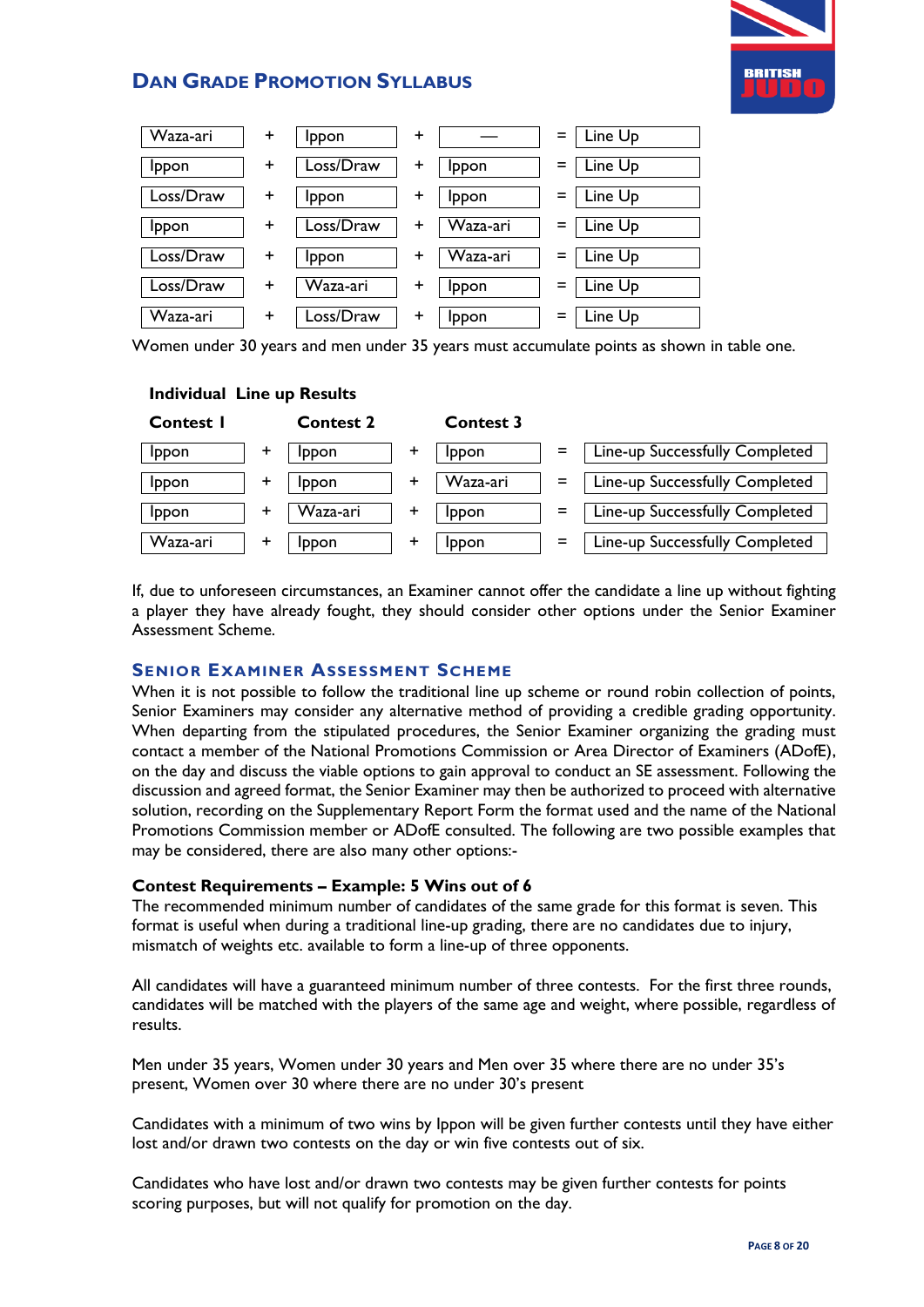

| <b>Round</b><br>One | <b>Round</b><br>Two | <b>Round</b><br>Three | <b>Round</b><br>Four | Round<br><b>Five</b> | Round<br><b>Six</b> |                                      |
|---------------------|---------------------|-----------------------|----------------------|----------------------|---------------------|--------------------------------------|
| Ippon               | <b>Ippon</b>        | Ippon                 | Ippon                | Ippon                | N/A                 | Line-up<br>Successfully<br>Completed |
| Ippon               | <b>Ippon</b>        | No Ippon              | Ippon                | Ippon                | Ippon               | Line-up<br>Successfully<br>Completed |
| Ippon               | No<br>Ippon         | Ippon                 | Ippon                | Ippon                | Ippon               | Line-up<br>Successfully<br>Completed |
| No Ippon            | <b>Ippon</b>        | Ippon                 | Ippon                | Ippon                | Ippon               | Line-up<br>Successfully<br>Completed |

At no stage should candidates fight each other twice.

Results for Men 35 years or over when mixed with men under 35 years, Women 30 years or over when mixed with women under 30 years.

| <b>Round</b><br>One | <b>Round</b><br>Two | Round<br>Three | <b>Round</b><br>Four | <b>Round</b><br><b>Five</b> | <b>Round</b><br><b>Six</b> |                                      |
|---------------------|---------------------|----------------|----------------------|-----------------------------|----------------------------|--------------------------------------|
| Ippon               | Ippon               | Ippon          | Ippon                | Waza-<br>ari                | N/A                        | Line-up<br>Successfully<br>Completed |
| Ippon               | Waza-Ari            | Ippon          | Ippon                | <b>No</b><br>Ippon          | Waza-<br>Ari               | Line-up<br>Successfully<br>Completed |
| Ippon               | No Ippon            | Waza-<br>Ari   | Waza-<br>Ari         | Ippon                       | Ippon                      | Line-up<br>Successfully<br>Completed |
| No Ippon            | Waza-Ari            | Ippon          | Ippon                | Waza-<br>Ari                | Ippon                      | Line-up<br>Successfully<br>Completed |

Male Candidates 35 years or over and Female 30 years or over must have a minimum of one Ippon win and one Waza-Ari win in their first three rounds to be allowed to continue competing to be promoted on the day.

### **Contest Requirements – Example: Multi-grade 50 points on the day**

This system could be used when there is a collection of various grades with less than six of the same grade.

For the first three rounds candidates will be matched with players in priority of the same grade, age and weight where possible regardless of results.

Candidates will be matched with players of the same grade for as many rounds as possible and then with players of the next higher or lower grade.

Candidates will continue fighting until they have either gained fifty points or have lost or drawn two contests.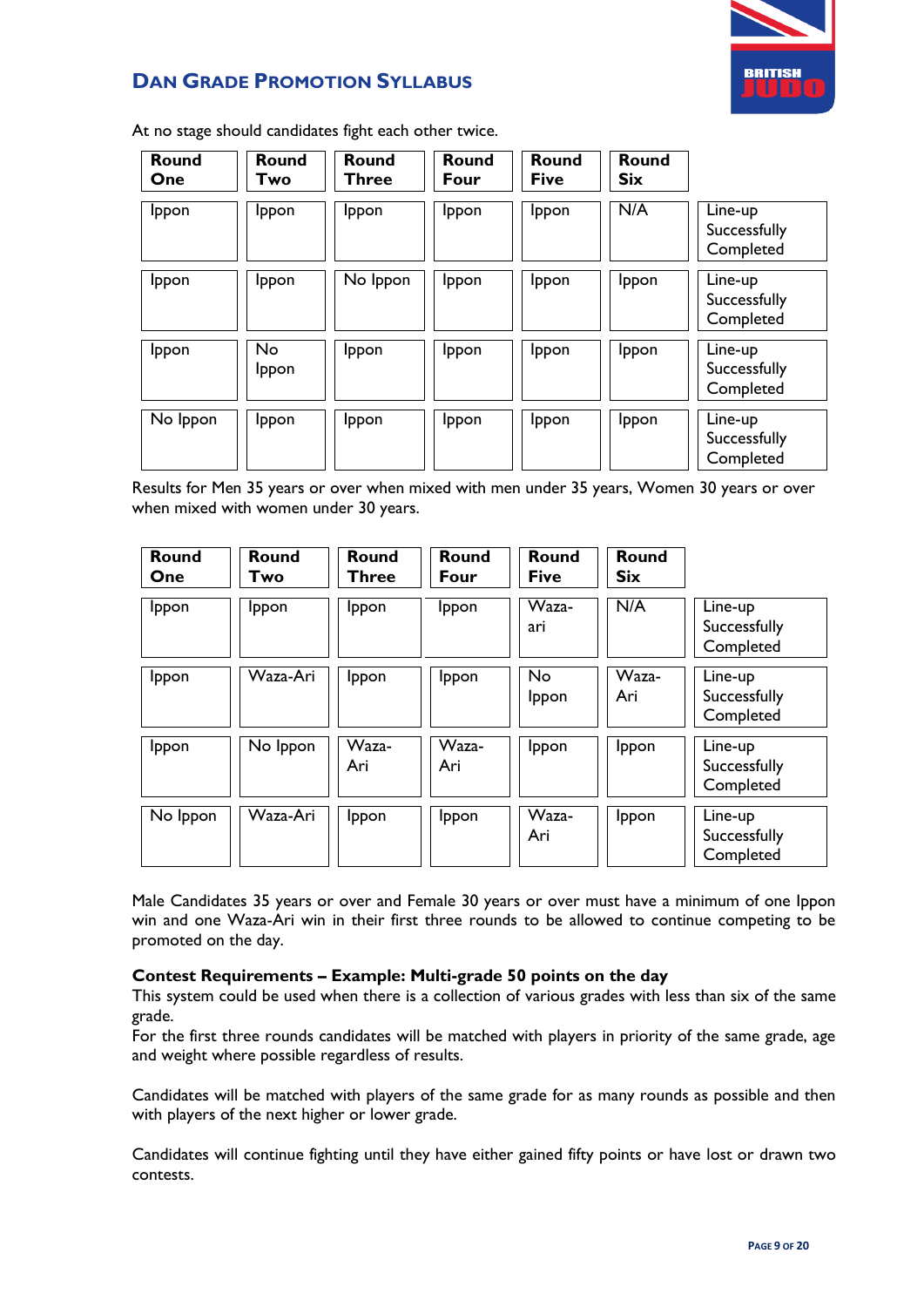

Candidates who have lost or drawn two contests are not eligible to gain promotion on the day. However, they may be required to provide contests for candidates who are eligible for promotion on the day and will accumulate points for promotion for any Waza-ari or Ippon win.

| Winner              | Score    | Ist Dan | 2 <sup>nd</sup> Dan | 3rd Dan | 4th Dan |
|---------------------|----------|---------|---------------------|---------|---------|
| Ist Dan             | Ippon    | 10      | 10                  | 10      | 10      |
|                     | Waza-Ari |         |                     |         |         |
| 2 <sup>nd</sup> Dan | Ippon    | 5       | 10                  | 10      | 10      |
|                     | Waza-Ari | 5       |                     |         |         |
| 3rd Dan             | Ippon    | 5       | 5                   | 10      | 10      |
|                     | Waza-Ari | 5       | 5                   |         |         |
| 4 <sup>th</sup> Dan | Ippon    | 5       | 5                   | 5       | 10      |
|                     | Waza-Ari | 5       | 5                   | 5       |         |

The following table shows the recommended points for male judoka gained against the various grades:

Due to the shortage of opponents and options available, only female judoka are allowed to integrate 1st Kyus into the SE assessment scheme. The following table shows the recommended points:-

| Winner  | Score    | Ist Kyu | I <sup>st</sup> Dan | 2 <sup>nd</sup> Dan | 3rd Dan | 4 <sup>th</sup> Dan |
|---------|----------|---------|---------------------|---------------------|---------|---------------------|
| Ist Kyu | Ippon    | 10      | 10                  | 10                  | 10      | 10                  |
|         | Waza-Ari |         |                     |                     |         |                     |
| Ist Dan | Ippon    | 5       | 10                  | 10                  | 10      | 10                  |
|         | Waza-Ari | 5       |                     |                     |         |                     |
| 2nd Dan | Ippon    | 5       | 5                   | 10                  | 10      | 10                  |
|         | Waza-Ari | 5       | 5                   |                     |         |                     |
| 3rd Dan | Ippon    | 5       | 5                   | 5                   | 10      | 10                  |
|         | Waza-Ari | 5       | 5                   | 5                   |         |                     |
| 4th Dan | Ippon    | 5       | 5                   | 5                   | 5       | 10                  |
|         | Waza-ari |         |                     |                     |         |                     |

Candidates will have any successes converted into the points system and recorded in their points card in the manner laid down.

Points will accumulate, with others, to carry candidates forward to eventual promotion, providing the other conditions are met.

If the examiner feels that there are no suitable players left for the candidate to fight, they may restrict the number of contests accordingly.

All candidates must satisfy the age limitation and time between grade requirements.

In exceptional cases, due to the very low number of female judoka, female 1<sup>st</sup> Kyus may be permitted to compete with female 1<sup>st</sup> Dan's and above. Under no circumstances will male 1st Kyus be allowed to compete against male 1<sup>st</sup> Dan's and above.

### **Competitive Dan Grading Guidelines for Visually Impaired Judoka**

1. Dan gradings where all judoka are classified as visually impaired can be run in line with the normal rules of visually impaired competition. These are:-

• All judoka start in a standard sleeve lapel grip. On the command Rei they will bow and take hold. They must not move or start fighting until Hajime is called.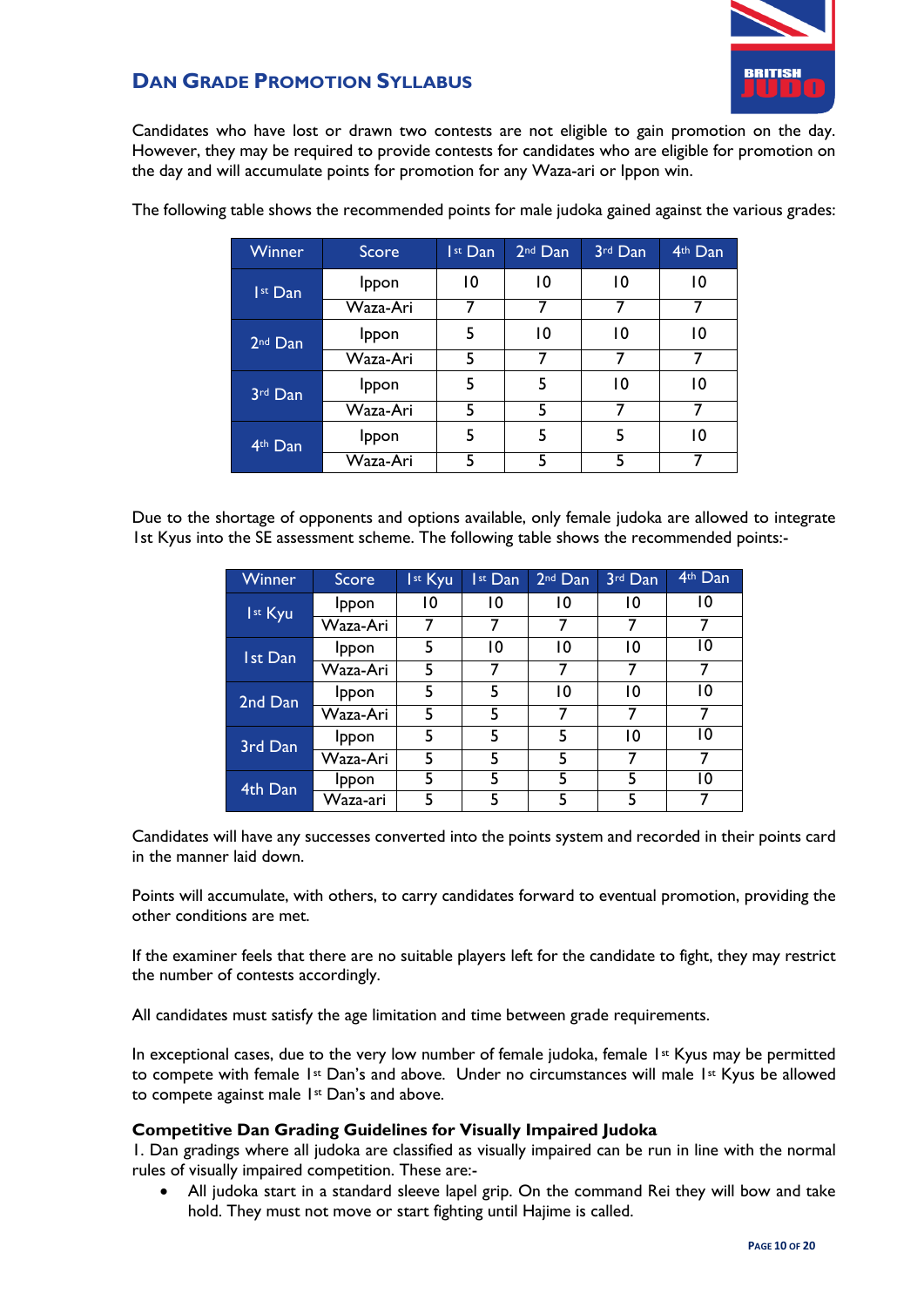

- Whenever Matte is called the judoka assume the restart position. The judoka may be accompanied to the position by the referee if needed.
- All scores will also be indicated by announcing Blue or White.
- The final decision should also be indicated by announcing Blue or White.
- When there is a discrepancy of standard hold i.e. Left handed Vs Right then judoka in Blue gets preference.

2. Where there is a mix of VI and mainstream judoka in a Dan grading, the above rules still apply however:-

- The mainstream judoka can choose whether he wishes to compete under this rule.
- The mainstream judoka cannot be forced to compete against a VI judoka. All judoka must be briefed at the beginning of the grading that there will be a mix of sighted and VI judoka.
- For matters of safety B1 Totally blind judoka cannot start a contest as per mainstream competition rules.
- Where an electronic scoreboard is in use that allows a mainstream judoka to see the contest time remaining, on VI judoka request, the referee can inform the judoka of time in contest remaining.

3. At all times the referee is responsible for the safety of the VI judoka and is to ensure all communications are clear and appropriate and that the Judoka is accompanied on and off the mat if required to do so.

### **PROMOTIONS EXAMINATIONS – FREQUENCY**

As candidates have to satisfy a minimum time in grade holding full BJA membership before promotion, there are no restrictions of the number of promotion examinations judoka can enter in any month or time period.

### **TIME IN GRADE RULE**

Candidates must have accumulated full BJA membership of the minimum years in grade or proof of non BJA judo activity.

### **COMPLETION OF POINTS**

When sufficient points are accumulated and all other criteria met, the candidate should send their Record Book and points card to the National Dan Grade Registrar. If the candidate is successful at a promotion examination and has completed all the requirements including age and time in grade, the Senior Examiner concerned may retain their Record Book and points card, if the candidate agrees, to send with the examination form to the National Dan Grade Administrator within 7 days.

- **Note 1:** When a candidate enters the contest part of a Promotion Examination they will be expected to continue with contests as required by the Examiners, regardless of whether they have reached the total number of points required to complete Section A. An Examiner is unable to promote and/or record any points gained by a candidate if they believe the candidate has conducted themselves in a manner contrary to the 'spirit of judo'. These actions are those such as withdrawing from the promotion examination once the candidate has accumulated enough points, feigning injury so as not to continue etc. This action should be recorded on the Supplementary Report Form.
- **Note 2:** When a candidate is successful "on the day" by line up the Senior Examiner (SE) should annotate the points card "Line up completed" signed by the SE and then both SEs names should be printed on the card.

### **PROOF OF AGE**

Examiners may ask for proof of age and date of birth and these must be entered in the points card and Record Book by the candidate to satisfy section C. The minimum age to accumulate points in competition is 14 and they may enter a Dan grading at age 15.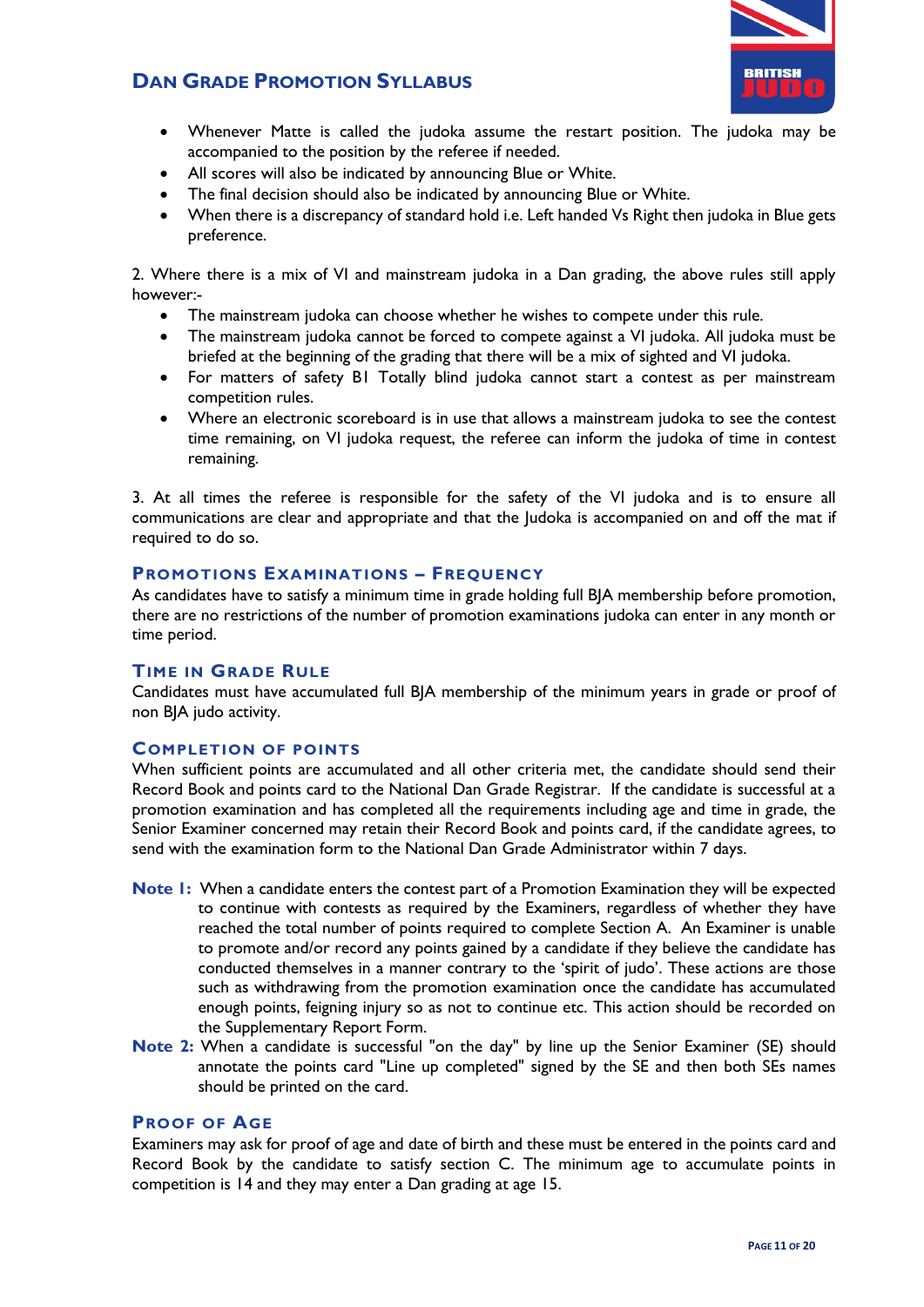

### **HEAVYWEIGHT/LIGHTWEIGHT GRADING PATHWAYS**

The BJA understand that all judoka should have accessibility to various pathways for promotion to and within the Dan grades. It can be difficult for heavyweight and very lightweight players to have the same opportunities for grading as players in other weight categories, so the following 4 options are available:-

- **Option I** Judoka may continue to collect points under the current system at point scoring competitions, as described in the syllabus and they may also enter competitive gradings. However, they must understand that it may not always be possible for them to be allocated the same amount of fights as others, when there is a gross mismatch of weight and grade, Senior Examiners will make every effort to accommodate all players. However, the safe matching of all players must take precedence over all other considerations. The SE is responsible for the safe conduct of the assessment and therefore their decision is final. In such cases where it is not possible to provide a safe match the following 3 options will be explained to the candidate.
- **Option 2** Additional gradings will be arranged for judoka in the following weight groups male over 100kgs, female over 90kgskgs, male under 55kgs and female under 48 kgs. These gradings will follow all standard current grading procedures and judoka of lower weights in the heavyweight gradings may also choose to enter these gradings if they wish, but again the amount of fights allocated may be limited depending on the discretion of the Senior Examiner in charge.
- **Option 3** In a similar way to the method in which candidates from non BJA organisations can be assessed at a suitable BJA points scoring competition, judoka that are unable to gain sufficient grading opportunities may be assessed by a Senior Examiner appointed by the Promotions Commission. Prior approval for the event and assessment must be authorised by the NPGM. It may be appropriate to charge a fee. The candidate must have first passed the Competitive Dan Grade Skills exam, they will then be assessed for promotion during their contests at a point scoring event and the action will be reported on a Supplementary Report Form to include details of the candidate's age, grade, membership number and weight, also names and grades of the opponents and results must be recorded. A final recommendation of promotion must be made by the assessor before sending all documentation to the NDGA at the BJA office.
- **Option 4** A record of competition results detailing final placing and opponents name and grade may be presented to the Promotions Commission for consideration. There will be an administration fee of £35 for successful applications.

### **TECHNICAL EXAMINATION FOR DISABLED PLAYERS**

The purpose of the grading syllabus is to help coaches provide a safe, fun and stimulating learning environment where all people with special needs feel confident and motivated to reach their individual potential as a judoka.

The coach, examiner and judoka should work together and in the practical section where a Waza is not possible due to any type of restriction or limitation by the judoka, then the Waza should be substituted for a Waza more appropriate but within the grading criteria. For any verbal part of the exam, the judoka can by any appropriate means, pass on the information required to the examiner. There is no pass or fail and the examination process has no time limit. When the examiner is satisfied that the candidate has completed the requirements for the module, this is recorded in the candidate's exam sheet and when all required modules are complete the candidate registers the application for promotion with the NDGA, submitting exam sheet together with Record Book, Technical Dan Grade record card, current licence and fee of £35. Where techniques are substituted to demonstrate their understanding and knowledge, the intention is that the same standard is reached, by alternative equivalent means. The purpose is not to lower the standard to be demonstrated, but to allow some flexibility in reaching the standard indicated by the grade the judoka is aiming to achieve.

A great amount of discretion is given to the examiner, with the grading scheme being very flexible in dealing with all needs and all mainstream documentation should be utilised.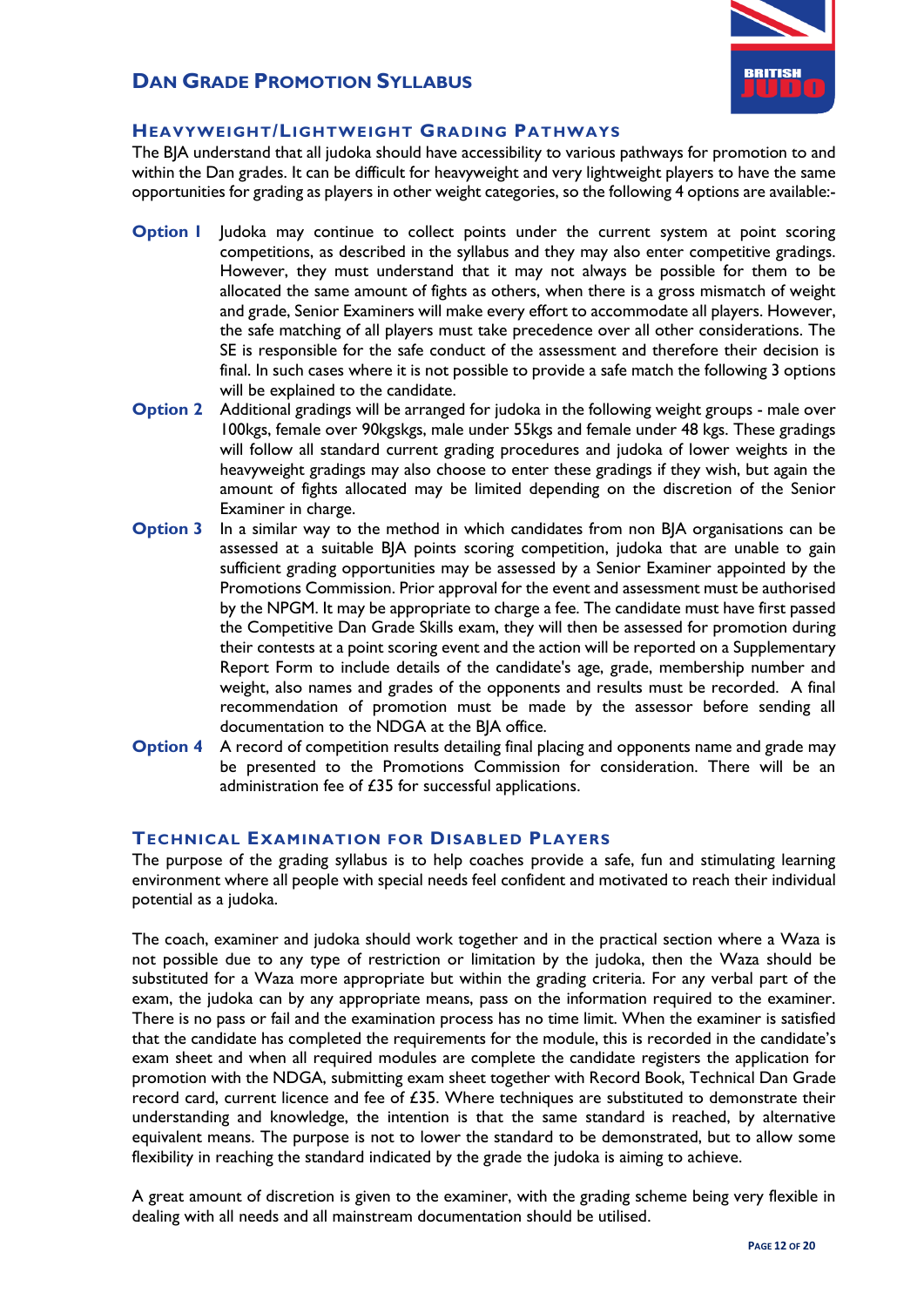



### *Important Note:*

Each candidate taking part in an examination should be relaxed with no tension or stress. It is acknowledged that the candidates own coach is best placed to determine the ability and best time to carry out the exam and therefore can assist the examiner during the process. If the candidate is unable to complete any section of the examination, the examiner will either adapt or replace the Waza with one that the candidate is able to complete. The aim is to challenge players according to their individual abilities so that each player is fully able to reach their potential. The candidate should be given the opportunity to develop and demonstrate their skills and understanding of judo and therefore qualify and progress through the higher grades by virtue of their personal efforts. This grading process is a working partnership between coaches, examiners, players and parents/carers. Naturally it has to be accepted, that in the same way as mainstream judoka, there will eventually be a point in the disabled judokas chosen pathway where it is not possible to progress any further, in exactly the same way that all judoka, at some stage reach their limit of progression.

### **TECHNICAL EXAMINATION – GUIDELINES FOR EXAMINERS AND CANDIDATES**

The Technical Dan grade is a qualification based on knowledge and understanding. There are many ways the exam may be carried out depending on any physical restrictions the candidate may have. The guidelines are a means of preparing both the candidate and the assessor for the performance of the exam. The list of requirements is not exhaustive or exclusive. The candidate is expected to have a greater depth of knowledge as they progress through the grades and will be examined on a progressively greater number of elements in each section to a progressively higher standard. Completion of each section is recorded on the exam sheet that is sent to the NDGA and also in the Technical Dan Grade record card that the candidate keeps in their Record Book. When all required sections in the card are complete, this is submitted to the NDGA who will be able to cross reference with previously submitted exam sheets before registering the promotion.

### **SECTION 1**

Candidate is expected to have knowledge of many of the key points of the Waza including:-

- Waza in its traditional form
- Kuzushi and an alternative Kuzushi
- Tsukuri and an alternative Tsukuri
- Renzoku with the selected Waza as  $1st$  attack
- Renzoku with the selected Waza as final throw
- Renraku with the selected Waza as  $1st$  attack
- Renraku with the selected Waza as final throw
- Kaeshi using the selected Waza as a counter and also as to how the Waza may be countered
- Most suitable grip and an alternative grip
- Any other information such as Uchi-komi drills

### **SECTION 2**

Candidate is expected to have knowledge of many of the key points of the Waza including:-

- Standard performance of the selected Waza
- Performance version
- Method of escape
- Uchi-komi drill
- Combinations either with Waza as  $1^{st}$  or  $2^{nd}$  Waza.
- Methods of transition from Tachi-waza

#### **SECTIONS 3, 4, 5 & 6**

Candidate should understand the reasoning for linking the Waza together such as-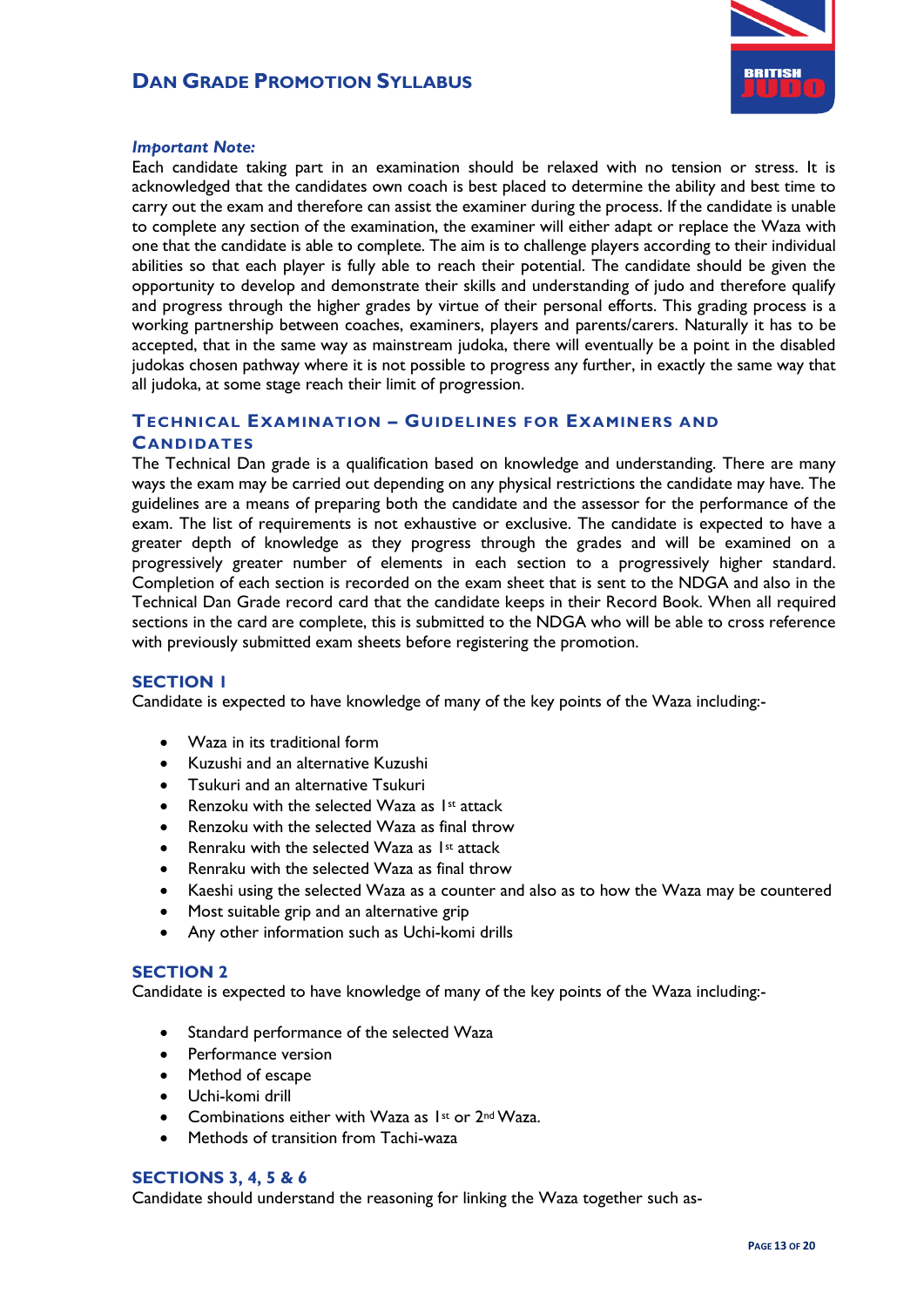

- Body contact, maintaining contact as Uke resists and reacts
- Feint to make an action to set up Uke or to provoke a reaction
- Time phase using multiple attacks causing Uke to change posture or grip
- Te waza where a hand movement cause Uke to react and move into a weaker posture

### **SECTIONS 7, 8 & 9**

Candidates are to be able to demonstrate knowledge by performing I complete Kata for  $1st$  Dan, 2 Kata for  $2^{nd}$  Dan and 3 Kata for  $3^{rd}$  Dan. Alternatively candidate can use 2 judoka that they have coached, to demonstrate techniques so that he/she may discuss with the assessor the major points and principles of the Kata demonstrated.

**SECTION 10** Candidate should have a thorough knowledge of the Waza, its development and influencing factors such as grip, movement and stance.

### **PROMOTION EXAMINATION – ADDITIONAL GUIDELINES FOR EXAMINERS**

#### **1. Examiners**

Two Senior Examiners are the minimum required to conduct the competitive Dan Grade Promotion Examination and recommend promotion up to and including the same grade as the highest graded Examiner. When sufficient Senior Examiners of senior grade are not available, three Senior Examiners of any grade may recommend promotion up to and including 5th Dan.

### **2. General requirements**

All promotion examinations must be conducted in accordance with the Memorandum and Articles of Association and Bye-Laws of the BJA. A copy of the Dan Grade Syllabus must be available at each examining table.

Only Senior Examiners possessing valid BJA cards of Authority and holding current full individual membership, are permitted to conduct examinations for promotion into and within the Dan grades.

The Examiner in charge of the mat is responsible for ensuring the mat area is suitable for a Promotion Examination.

The recommended minimum number of qualified referees required to officiate at a promotion examination is one per mat area. However the Examiner has the final decision on any scores and decisions.

The Examiner in charge is responsible for ensuring suitable medical cover is available.

Promotion Examination fees are not due to the BJA, except for the Dan Grade levy which is  $£10$  per judoka.

The Examiner must ensure that the examination sheet and National Dan Grade levy, payable to the BJA, is forwarded to the NDGA within seven days.

Candidates must produce current full individual membership of the BJA on the day, failure to do so will mean the player cannot be included in the examination. The SE may use any other means such as online database to verify membership.

Candidates must be weighed in, the weight must be recorded on the exam sheet and where possible, they should be matched by weight in the first round.

Where possible, candidates from the same club will not be put together, especially in the first round.

All points recorded in the points card must be written in words and numbers.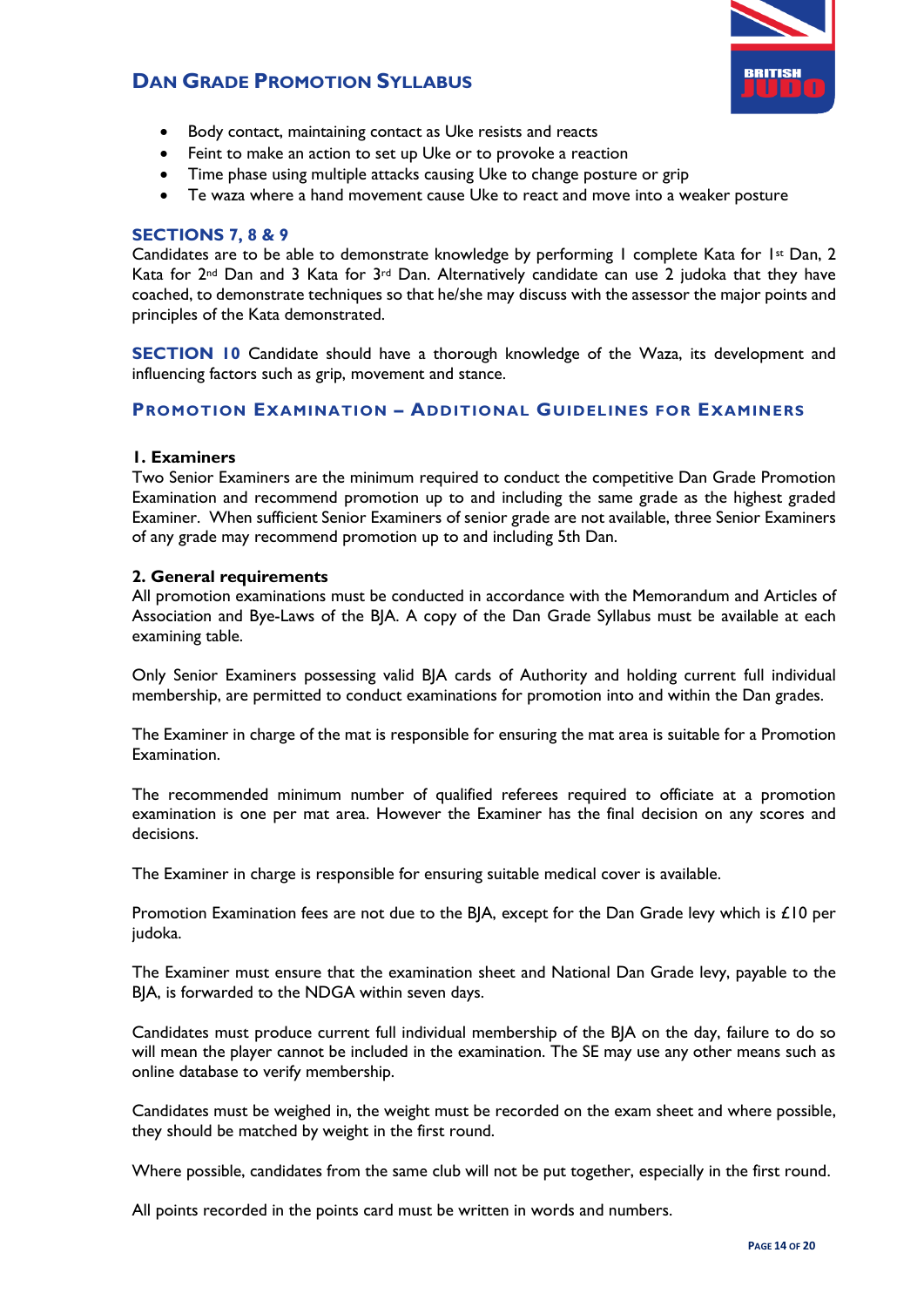

Any points cards issued should contain all the information required.

At Promotion Examinations, contests will be with opponents of the same gender.

At Promotion Examinations contests will normally be with opponents of the same grade. However, in exceptional circumstances with Promotion Commission authority, candidates may compete against judoka of a higher or lower grade than their own (see SE assessment scheme).

Candidates are referred to the official BJA Contest Rules, as they are required to be conversant with them. Contests will follow the modified IJF rules as prescribed for level 3 events and medical attention will not automatically result in Kiken-gachi. At promotion examinations, these Contest Rules may in exceptional circumstances be amended by the Senior Examiner to suit the particular situation, such as safety area size. Candidates will be informed prior to the start of the examination of any such amendments. As this is an examination not a competition, coaches are not allowed to coach at any time during the contest.

All demonstrations of techniques in the skills requirements examination should be done with the candidate and Uke on the move or in the appropriate practical positions described by the syllabus.

Demonstrations should be properly prepared over a period of time and should reflect the coaching standards set out by the BJA.

The syllabus requires that candidates demonstrate greater knowledge and higher levels of skill as they progress through the grades.

For promotion to 1st Dan and for promotion within the Dan grades, the Skills sections of the syllabus can be taken before or after the contest requirements; it can be at the same event as the contests, or it can be a completely separate event. For the theory sections a Dan Grade Competitive Skills exam form will be sent to the National Dan Grade Administrator (signed by the Senior Examiner responsible for the assessment). If the candidate is successful, the examiner will make an entry in the points card as detailed in the theory section. A candidate can be examined for their next grade only.

No minimum number of candidates is required for a Skills examination; it can be held for one person if required and a full contest area is not necessary. However, it is an official BJA examination and an appropriate mat area in a suitable venue must be used. For Dan Grade Competitive Skills examinations, one Senior Examiner may examine up to and including their own grade. Two senior examiners of any grade may examine up to 5th Dan when a sufficient senior grade Senior Examiner is not available. It is good practice that two Senior Examiners, working together, should conduct all Competitive Dan Grade Skills examinations.

### **3. Candidates**

Candidates from non BJA judo groups being assessed should not be paired together if at all possible in any section of the promotion examination.

Candidates who win a contest should be advised to inform the Examiner immediately after each contest to eliminate errors being made.

Candidates are not normally allowed to fight the same person twice in an examination.

When a candidate has completed the Competitive Dan Grade Skills requirements for their grade, it is valid indefinitely.

Multiple Competitive Dan Grade Skills or multiple Technical Dan Grade examinations are not permitted; candidates may only be examined one grade above their registered grade.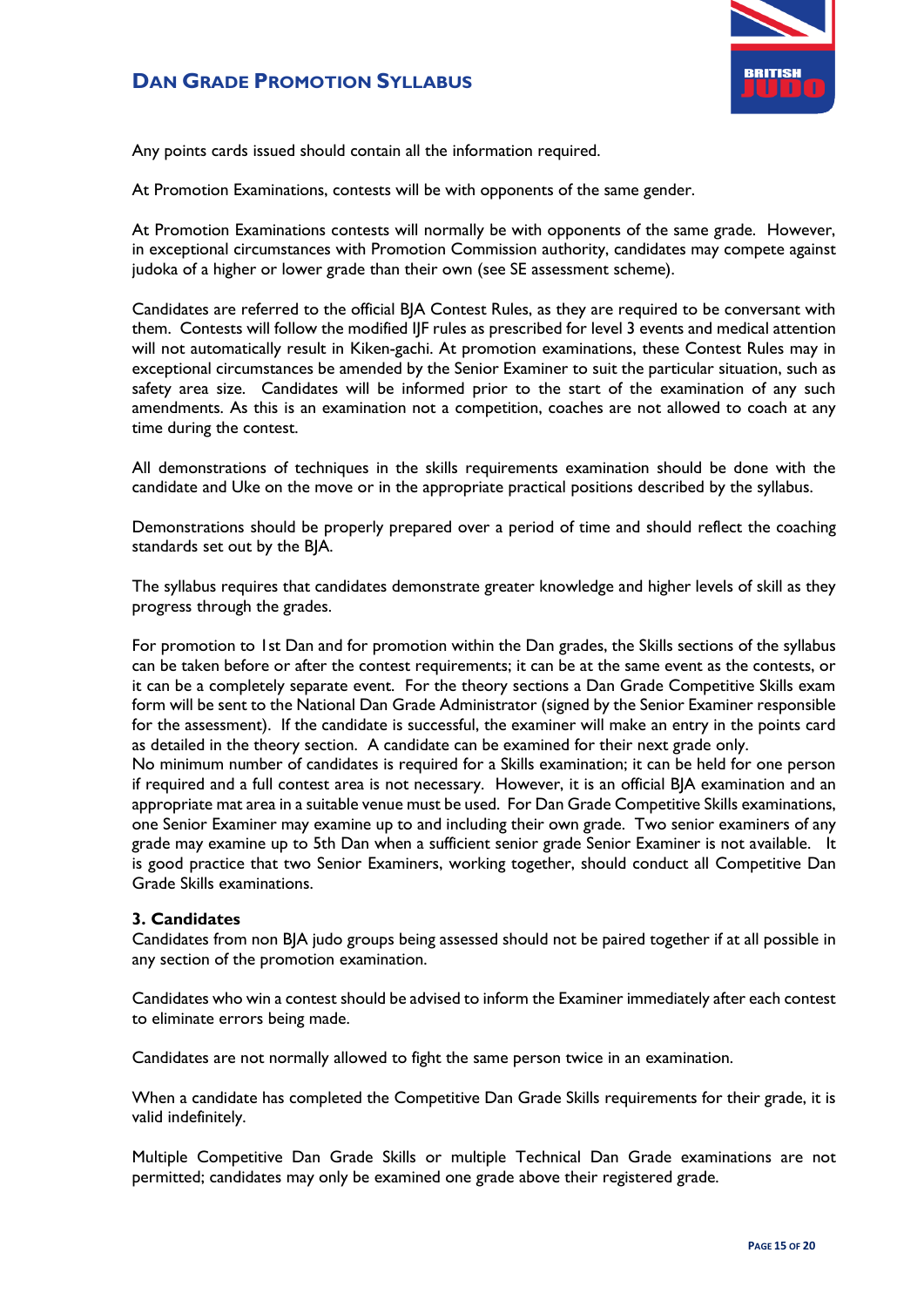

Candidates requiring technical recognition of grades from non IJF organizations must take the Technical Examination. Grades from IJF organizations are automatically accepted. Applicants should provide proof to the National Dan Grade Administrator to have their grade registered with the BJA (see transfer instructions below at item 4).

Candidates must wear clean judogi and maintain a high standard of personal hygiene (clean feet, fingernails and toenails cut short, etc.) for the examination. Hair must be secured back, if it is long enough to impede the opponent. No metallic or hard object may be worn. (Rings must be removed; it is not sufficient to cover them with adhesive tape). The wearing of gum shields and leotards are permitted. The recommended dress is white judogi but blue judogi is acceptable. Areas/countries may if they wish, set their own policy requiring candidates to wear the correct judogi/belt. A mix of blue jacket and white trousers or vice-versa is not permitted.

Late arrivals –Candidates who present themselves after the grading contests have started will be integrated into the process as far as possible. However if this unfairly affects the assessments of others, the latecomer may not be entitled to a full or even partial assessment. Should this situation arise the SE will explain the circumstances to the candidate. Candidates for Competitive Dan Grade Skills examination will be assessed in accordance with the BJA Marking Protocols e.g. 0 through to 10.

Candidates for the Technical Dan Grade exam will be assessed in accordance with the BJA marking guide illustrated on the exam form and scores can range from 0 through to 10.

Candidates who request a points search by the NDGA will be charged a fee of  $£10$ . They must supply details of all points claimed including, venue, date, contest category and any other details of event. Points searches will be carried out up to 5 years back from date of application, any further years will be discretionary dependant on any information available.

### **4. Candidates from IJF/EJU member Organisations**

If a candidate holding a BJA licence holds a Dan Grade in an association that is a member of the IJF, that grade is accepted by the BJA. The candidate should send proof of grade and BJA licence to the NDGA, who will register the grade as a BJA grade. There is a fee of  $\pounds$ 10. This action must be completed before they can enter any BJA grading or collect promotion points in competitions for further advancement in grade.

### **5. Transfers of grades from non BJA organizations**

Candidates from non BJA organizations may convert to the equivalent BJA Dan grade.

If they are a competitive grade and wish to have a competitive BJA grade, they must first pass the relevant Skills exam and then they must be assessed at a competitive Dan grading, initially with BJA judoka of their own grade. They pay the set grading fee that includes the Dan Grade levy. It is possible that the candidate may not only have their grade confirmed but may be able to satisfy the requirements for promotion to a higher grade. In circumstances where the candidate is unsuccessful in the assessment, the candidate is withdrawn from the grading and advised to re-present themselves for examination at a later date. They may be offered the option of a lower grade than that held.

Candidates may also be assessed for a competitive transfer at a BJA points scoring competition. The assessor must be a Senior Examiner appointed by the National Promotions Commission and prior approval must be authorised by the National Promotions and Gradings Manager. The action is reported on a Supplementary Report Form to include full details of the candidate, completed Competitive Dan Grade Skills examination form and, names and grades of opponents and results.

Alternatively, instead of being assessed at a competitive grading, they may elect to undertake a Technical conversion and take the appropriate Technical Dan Grade exam. If successful they will transfer to a BJA Technical Dan grade. The fee will be set by the examiner and on completion; they must pay the BJA £35 to register the promotion.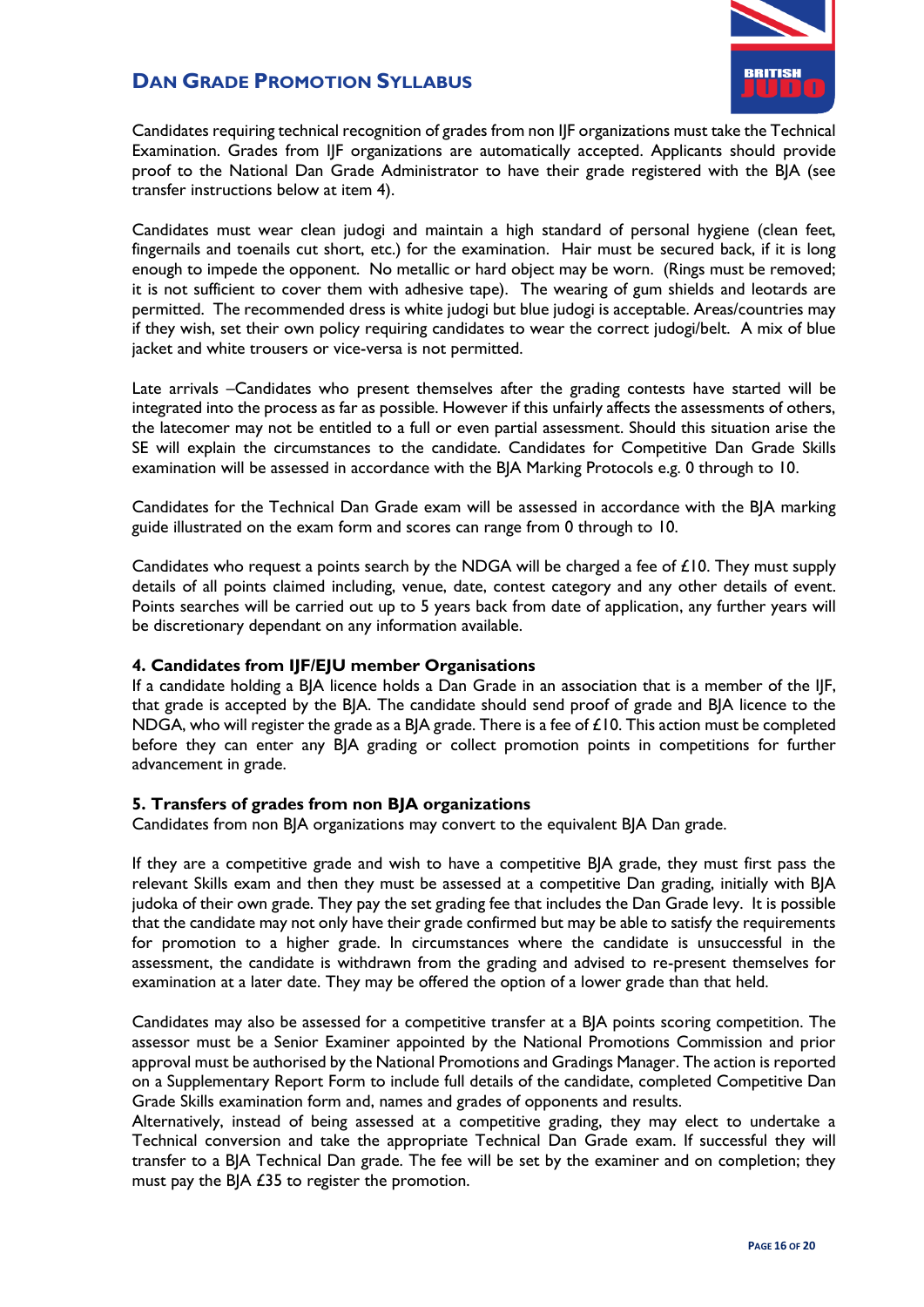

If the candidate is a non competitive grade they will transfer to the same BJA Technical Grade subject to successfully completing the Technical Dan Grade exam. If they wish to undertake a BJA competitive grade they would transfer over at the non BJA organization competitive grade that they held, by being assessed at a competitive Dan grading.

All technical transfer applications of 3rd Dan and above must be accompanied with Curriculum Vitae of their judo grading history and submitted to the NPGM for approval by the Promotions Commission before they then pass on to the NDGA for registration. The approval will be based on a comparison of the candidates grading pathway timeline, with that of the BJA requirements, in terms of age and time in grade.

All transfers forwarded to the NDGA must include the candidates BJA Record Book with proof of full BJA membership and original non BJA organisation Record Book with proof of grade and earlier promotion pathway.

### **6. Promotion Recommendations**

Only on completion of line up, SE assessment (authorised by ADofE) or accumulation of 100 points, will the SE enter a grade recommendation on the practical examination sheet. All promotions are recommendations only and are not confirmed until the NDGA is satisfied that all criteria have been met and he/she has entered the promotion in the National Dan Grade Register and the candidates Record Book. Until that time, candidates are not allowed to wear the appropriate belt colour or declare any such promotion. Examiners must not record any recommendation or promotion in the Record Book, only the NDGA or NPGM may make entries in the Record Book.

### **7. Key Appointments and Job roles**

The Promotions Commission consists of the Chairman, National Promotions and Gradings Manager (NPGM) and 2 appointed members. A separate working group of all Area Director of Examiners (ADofE's); various advisors and the National Dan Grade Administrator (NDGA) also provide assistance. The commission role is to provide the BOD with strategic advice and feedback within the complete grading structure. The group of ADofE's major remit is the operational day to day activities of the Dan Grading Schemes.

The ADofE is responsible for the day to day running of the competitive Dan grading scheme within their area, ensuring fair, consistent and accurate application of the promotion criteria.

The NDGA is responsible for the administration and registering of all promotions to and within the Dan grades.

The NPGM reports to the BJA Board of Directors (BOD), and as well as his/her employment Terms of Reference, is responsible on their behalf for developing, managing and maintaining all aspects of the BJA's Promotions and Gradings framework, including the final decision on the award of any grade in consultation with the National Promotions Commissions Chair. Activities include working with all ADofEs in the delivery of key objectives as set out in the National Promotions Commission's policy documents and assisting the National Promotions Commission Chair in the administration of the Commission's work including monitoring, managing, quality control and reporting.

The High Grade Review Panel (HGR) is a panel of 3 high grade judoka selected by the BJA Chairman and BOD together with a lead staff officer. They are responsible for reviewing all applications for promotion to 7th Dan and above that are passed to them by the Promotions Commission Chair. They will consider the applicants complete judo career, pathway and activity since their last promotion before making an opinion on a promotion recommendation to the BJA Promotions Commission.

**Note**: There is sometimes a need to make minor deviations to the grading processes such as a unique interaction between other organisations and rather than making changes to the syllabus, these will be formalised by a Memo of Understanding.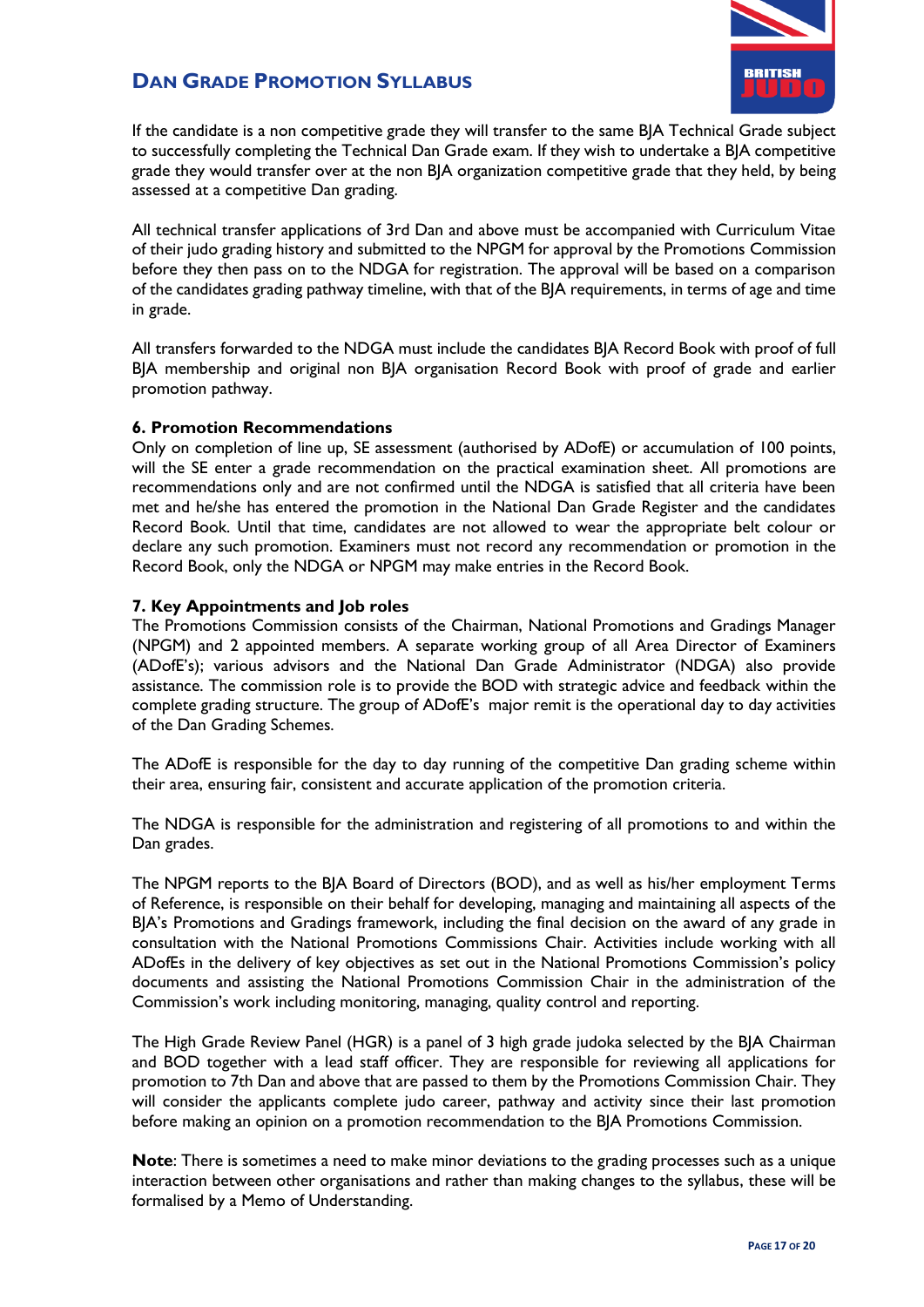

### **8. Important change to time in grade rule for Technical promotions on page 19**

When a competitive Dan Grade judoka decides to follow a Technical pathway then the first Technical promotion will follow the Competitive time in grade rule:-

- A competitive 1<sup>st</sup> Dan will be eligible for Technical 2<sup>nd</sup> Dan after 1 year in grade. All subsequent Technical promotions will be 5 years in each grade.
- A competitive 2<sup>nd</sup> Dan will be eligible for Technical 3<sup>rd</sup> Dan after 2 years in grade. All subsequent Technical promotions will be 5 years in each grade.
- A competitive 3<sup>rd</sup> Dan will be eligible for Technical 4<sup>th</sup> Dan after 3 years in grade. All subsequent Technical promotions will be 5 years in each grade.
- A competitive  $4<sup>th</sup>$  Dan will be eligible for Technical  $5<sup>th</sup>$  Dan after 4 years in grade.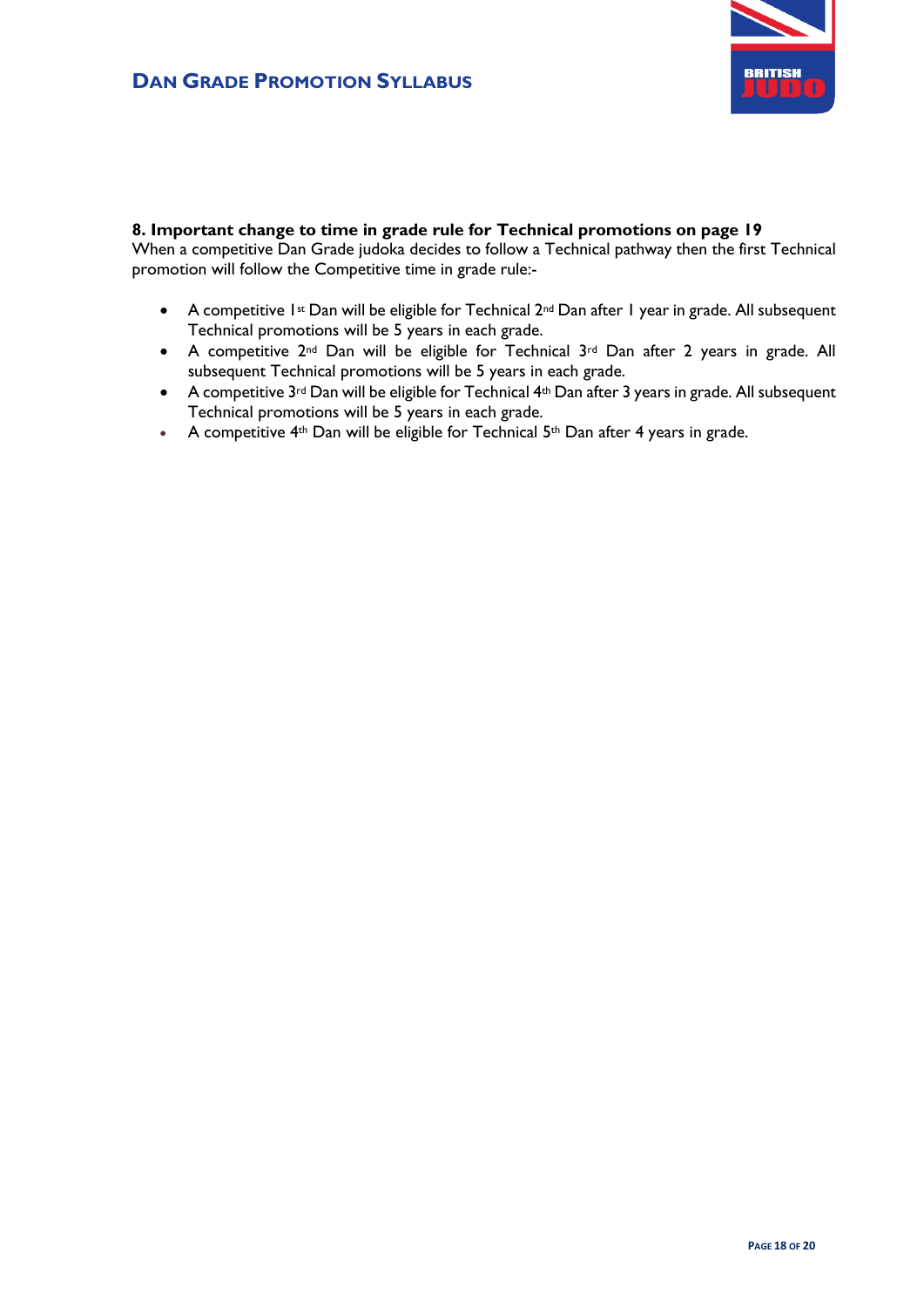

| <b>Competitive</b><br><b>Awarded By</b><br><b>BJA</b> | <b>Minimum</b><br>Age | <b>Current</b><br><b>Grade</b> | Min Time In<br><b>Grade Note I</b> | <b>Competition</b><br><b>Points</b> | <b>Skills</b><br><b>Examination</b> |
|-------------------------------------------------------|-----------------------|--------------------------------|------------------------------------|-------------------------------------|-------------------------------------|
| Ist Dan                                               | 15 Years              | Ist Kyu                        | 6 Months                           | 100                                 | Yes                                 |
| 2nd Dan                                               | 17 Years              | Ist Dan                        | I Year                             | 100                                 | Yes                                 |
| 3rd Dan                                               | 20 Years              | 2nd Dan                        | 2 Years                            | 100                                 | Yes                                 |
| 4th Dan                                               | 24 Years              | 3rd Dan                        | 3 Years                            | 100                                 | Yes                                 |
| 5th Dan                                               | 29 Years              | 4th Dan                        | 4 Years                            | 100                                 | Yes                                 |

**Note 1:** The minimum time in grade is even if a candidate is successful in a line up before they have completed the allocated time. The time limit will be evidenced by BJA membership and is to enable suitable a level of activity commensurate with the grade required.

| <b>Technical</b><br><b>Awarded</b><br>by BJA | <b>Minimum</b><br>Age | <b>Current</b><br><b>Grade</b> | Min Time In<br><b>Grade Note 2</b> | <b>Competition</b><br><b>Points</b> | <b>Skills</b><br><b>Examination</b> |
|----------------------------------------------|-----------------------|--------------------------------|------------------------------------|-------------------------------------|-------------------------------------|
| Ist Dan                                      | 20 Years              | Ist Kyu                        | 5 Years                            | N/A                                 | Yes                                 |
| 2nd Dan                                      | 22 Years              | Ist Dan                        | 5 Years                            | N/A                                 | Yes                                 |
| 3rd Dan                                      | 25 Years              | 2nd Dan                        | 5 Years                            | N/A                                 | Yes                                 |
| 4th Dan                                      | 29 Years              | 3rd Dan                        | 5 Years                            | N/A                                 | Yes                                 |
| 5th Dan                                      | 34 Years              | 4th Dan                        | 5 Years                            | N/A                                 | Yes                                 |

**Note 2:** The minimum time in grade must be evidence by 5 years BJA membership or proof of non BJA judo activity.

### **HIGH GRADE PROMOTION REQUIREMENTS**

| 6th Dan<br><b>Awarded</b><br><b>By BJA</b> | <b>Minimum</b><br>Age | <b>BJA Board</b><br><b>Consideration</b> | <b>Min Time</b><br><b>In Grade</b><br>Note 3 | <b>BJA Career</b><br><b>History</b> | Kata<br><b>Requirements</b><br>Note 3 |
|--------------------------------------------|-----------------------|------------------------------------------|----------------------------------------------|-------------------------------------|---------------------------------------|
| A                                          | 30 Years              | <b>YES</b>                               | 6 Years                                      | <b>YES</b>                          | 2 Kata                                |
| B.                                         | 35 Years              | <b>YES</b>                               | 8 Years                                      | <b>YES</b>                          | 2 Kata                                |
| C.                                         | 40 Years              | <b>YES</b>                               | 10 Years                                     | <b>YFS</b>                          | 2 Kata                                |
|                                            | 50 Years              | YES                                      | 12 Years                                     | <b>YES</b>                          | 2 Kata                                |

**Note 3:** Application for promotion will be by submission of an application form, together with minimum level 1 certificates in Nage No and Katame No Kata, normally a minimum competitive grade of 3rd Dan is required, except under exceptional circumstances. Minimum time in grade must be evidenced by accumulated BJA membership.

| 7th Dan<br><b>Awarded</b><br>By EJU | <b>Minimum</b><br>Age | <b>BJA Board</b><br><b>Consideration</b> | <b>Min Time</b><br>In Grade | <b>BJA Career</b><br><b>History</b> | Kata<br><b>Requirements</b><br>Note 4 |
|-------------------------------------|-----------------------|------------------------------------------|-----------------------------|-------------------------------------|---------------------------------------|
|                                     | 38 Years              | <b>YES</b>                               | 8 Years                     | <b>YES</b>                          | 6 Kata                                |
| B                                   | 45 Years              | YES.                                     | 10 Years                    | <b>YES</b>                          | 6 Kata                                |
| C                                   | 50 Years              | <b>YES</b>                               | 10 Years                    | <b>YES</b>                          | 6 Kata                                |
|                                     | 62 Years              | YES                                      | 12 Years                    | <b>YFS</b>                          | 6 Kata                                |